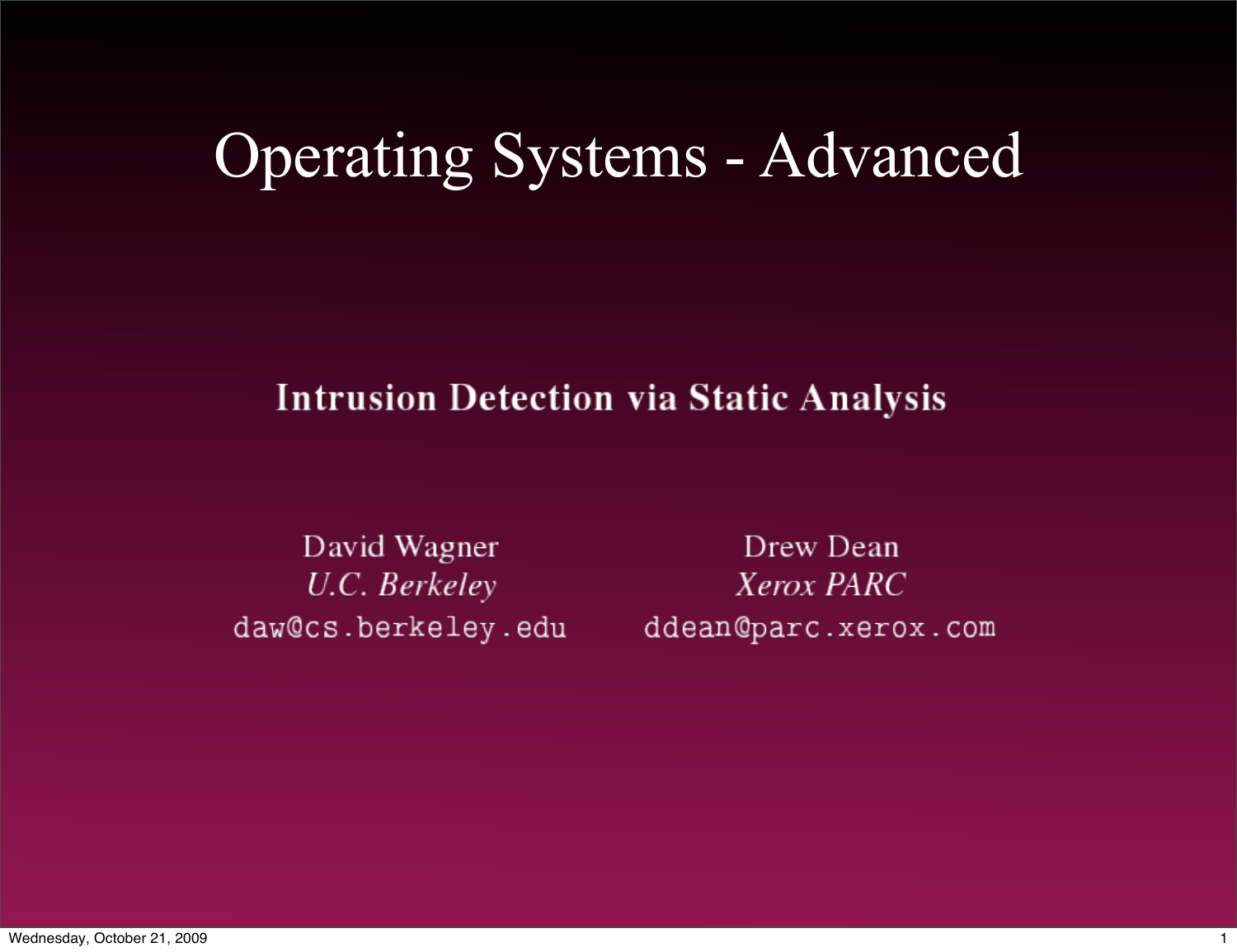#### Abstract

*One of the primary challenges in intrusion detection is modeling typical application behavior, so that we can recognize attacks by their atypical effects without raising too many false alarms. We show how static analysis may be used to automatically derive a model of application behavior. The result is a host-based intrusion detection system with three advantages: a high degree of automation, protection against a broad class of attacks based on corrupted code, and the elimination of false alarms. We report on our experience with a prototype implementation of this technique.*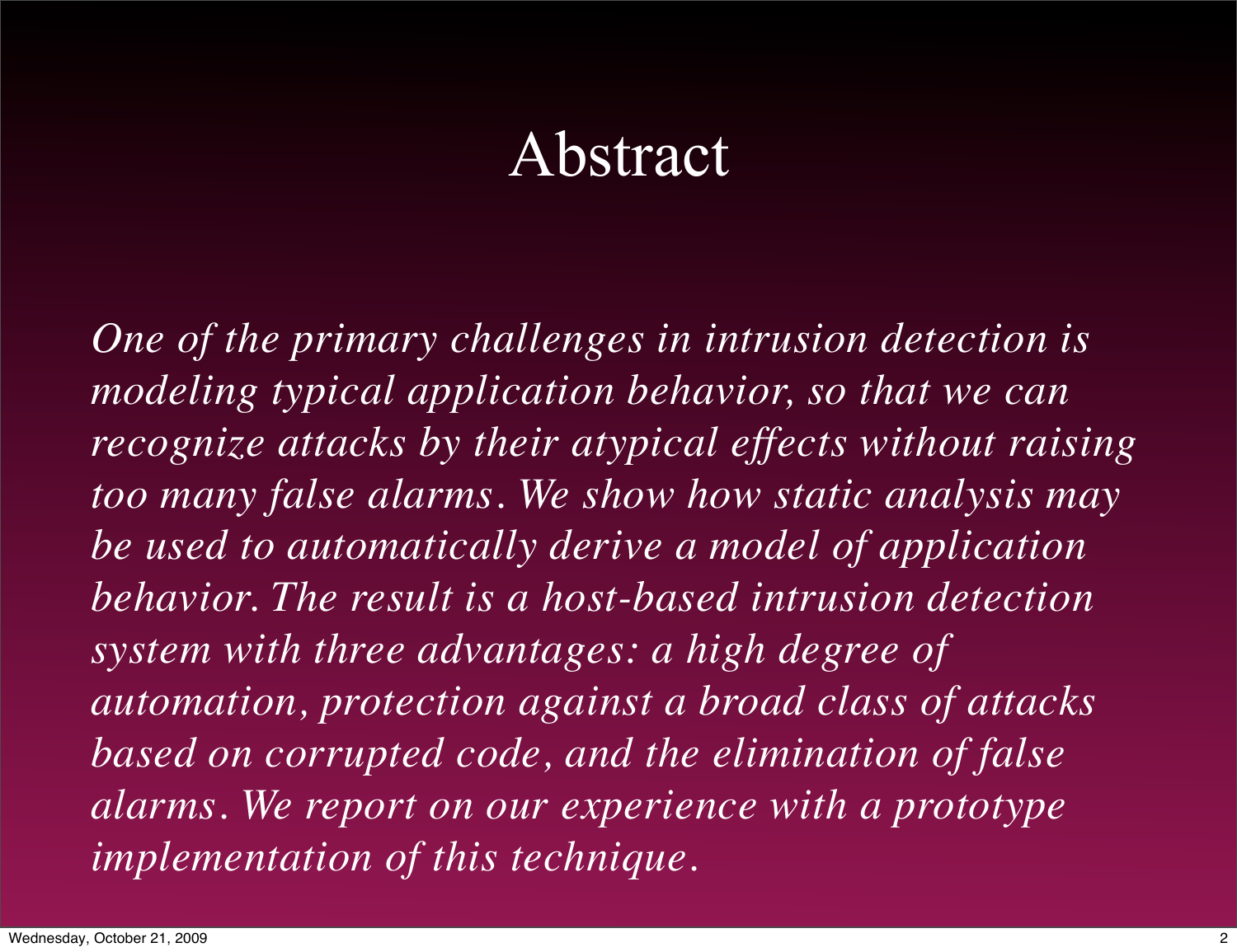#### Related work

- Most intrusion detection systems are based on one of two:
	- 1. a program model analyze the behavior based on a set of known inputs
	- 2. a rules database
- The problem: inferring if the behavior is correct at runtime involves AI
	- AI is very imprecise
	- many false positives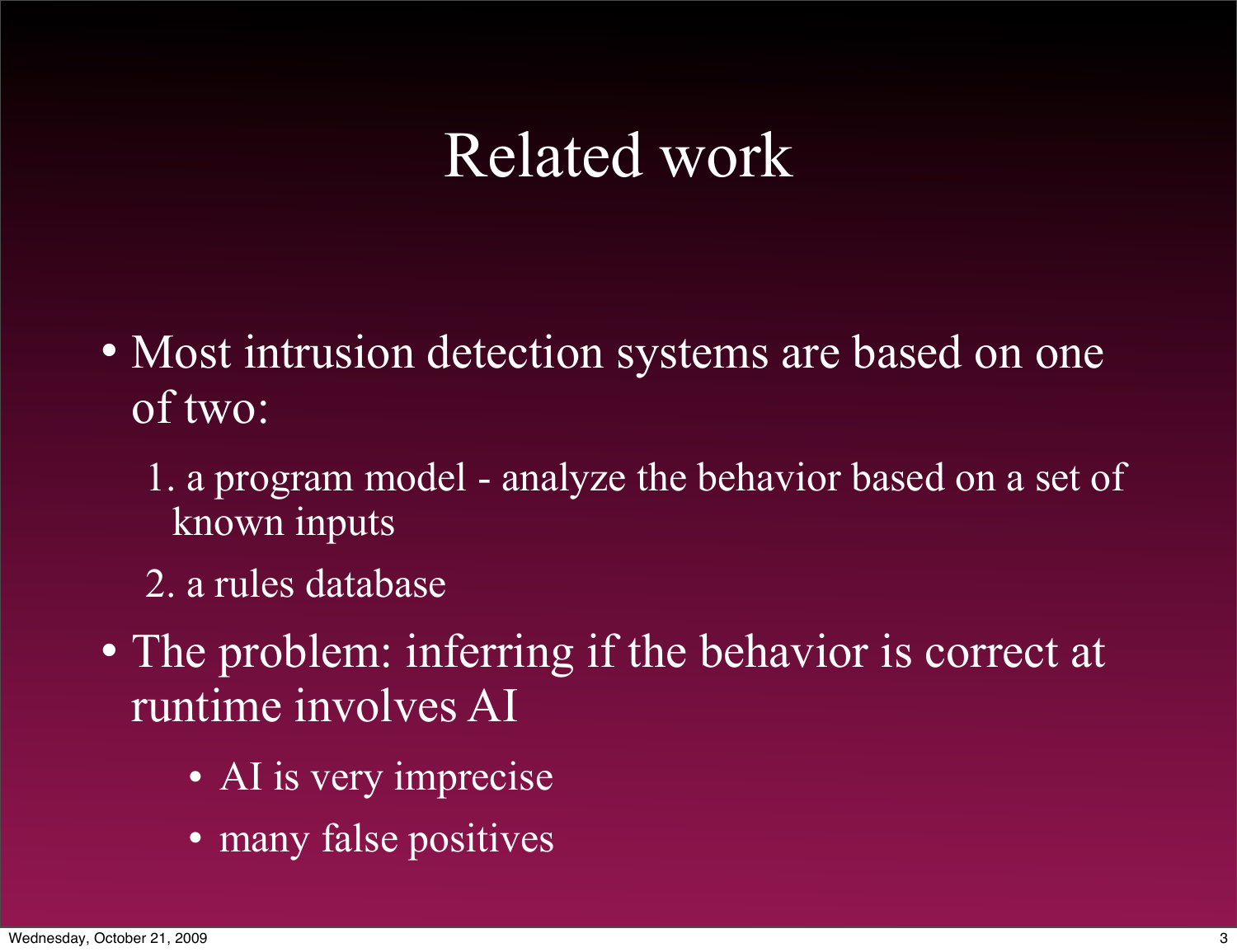## Related work [2]

- Ko et al.: each program should be accompanied by the formal specification of the intended behaviour
- The "dream" of of the formal method community
- Impractical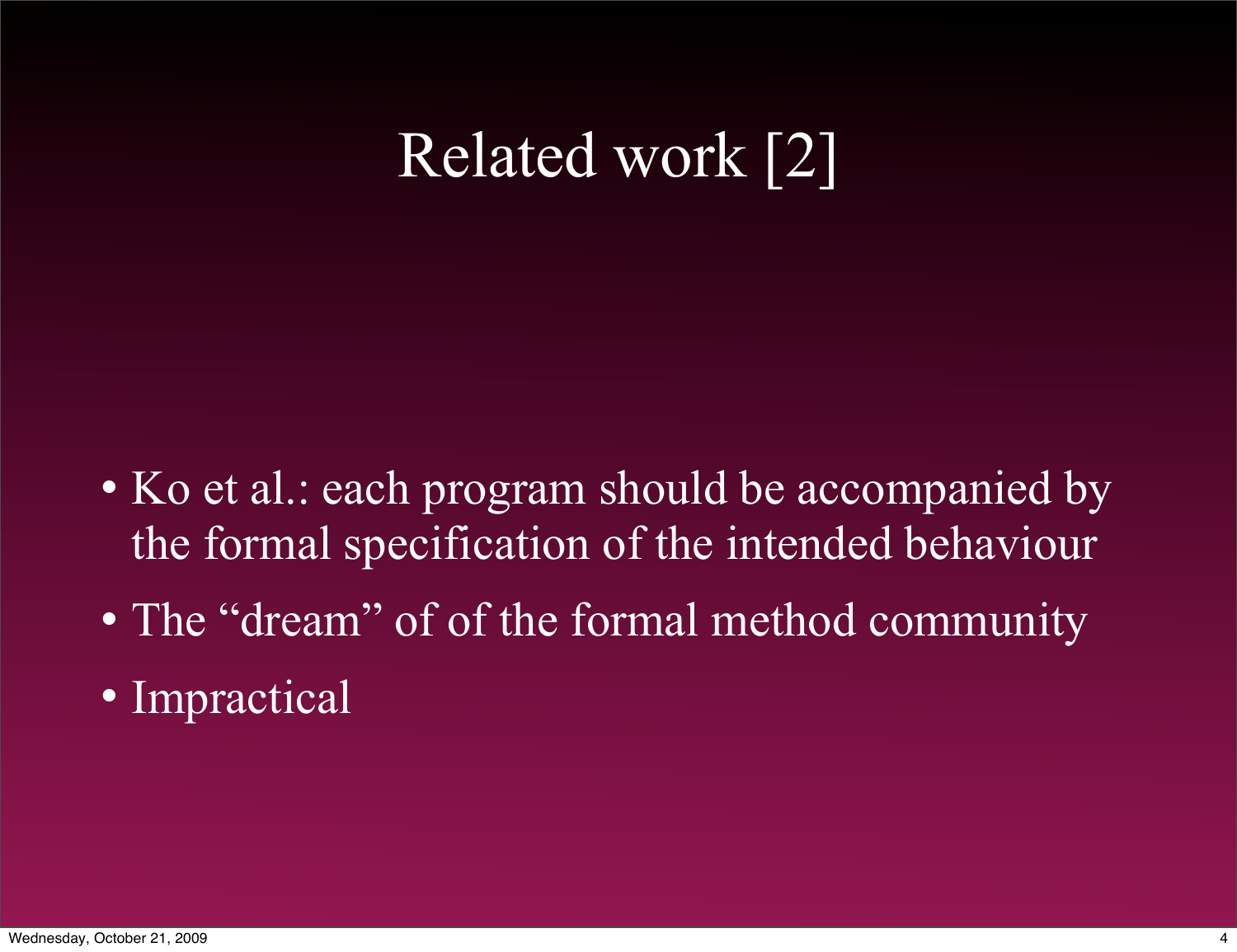## Assumption

*A compromised application cannot cause much harm unless it interacts with the underlying operating system, and those interactions may be readily monitored.*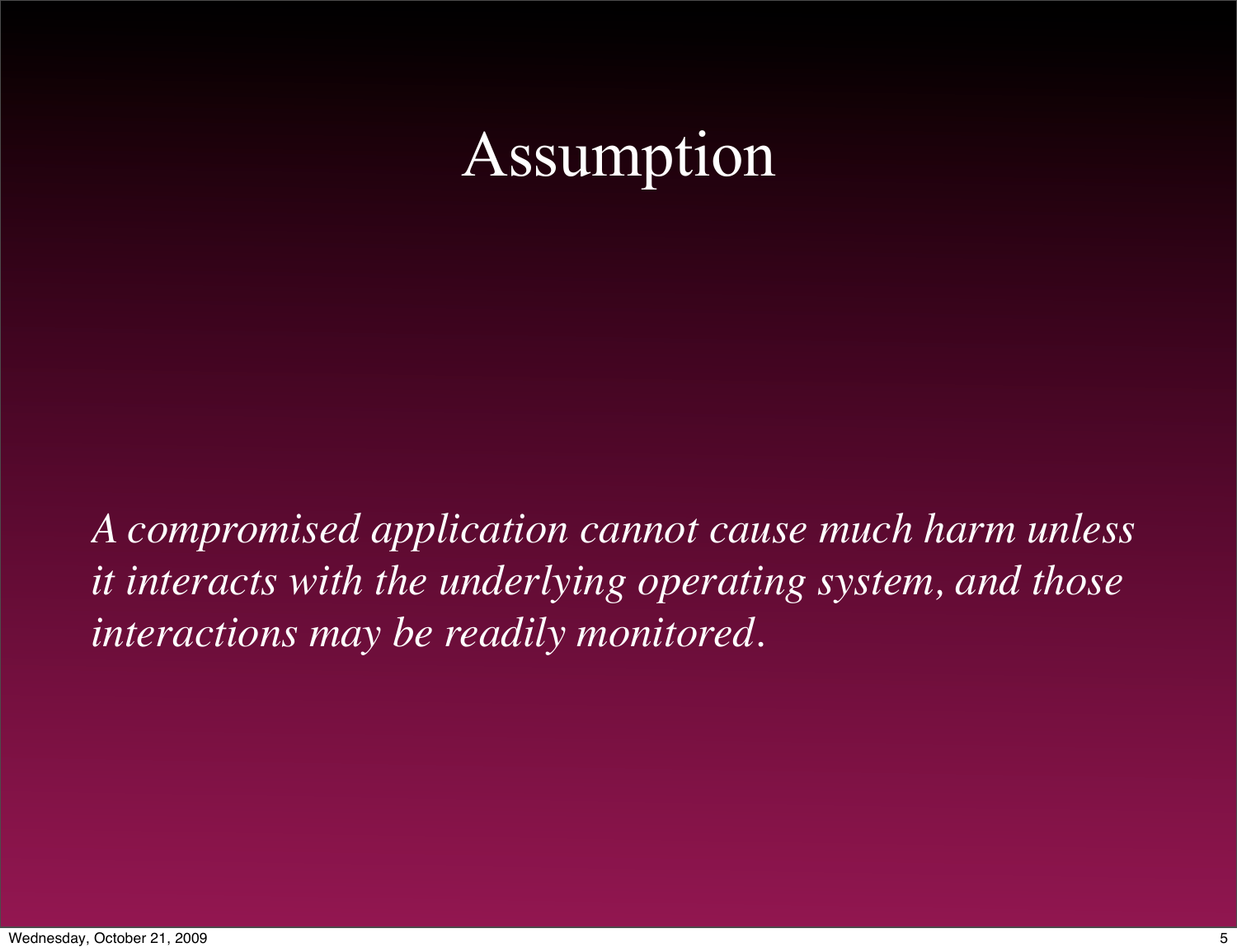## Approach

1. Pre-compute a model of expected application behavior, built statically from program source code. 2. Monitor the program and check its system call trace for compliance to the model at runtime.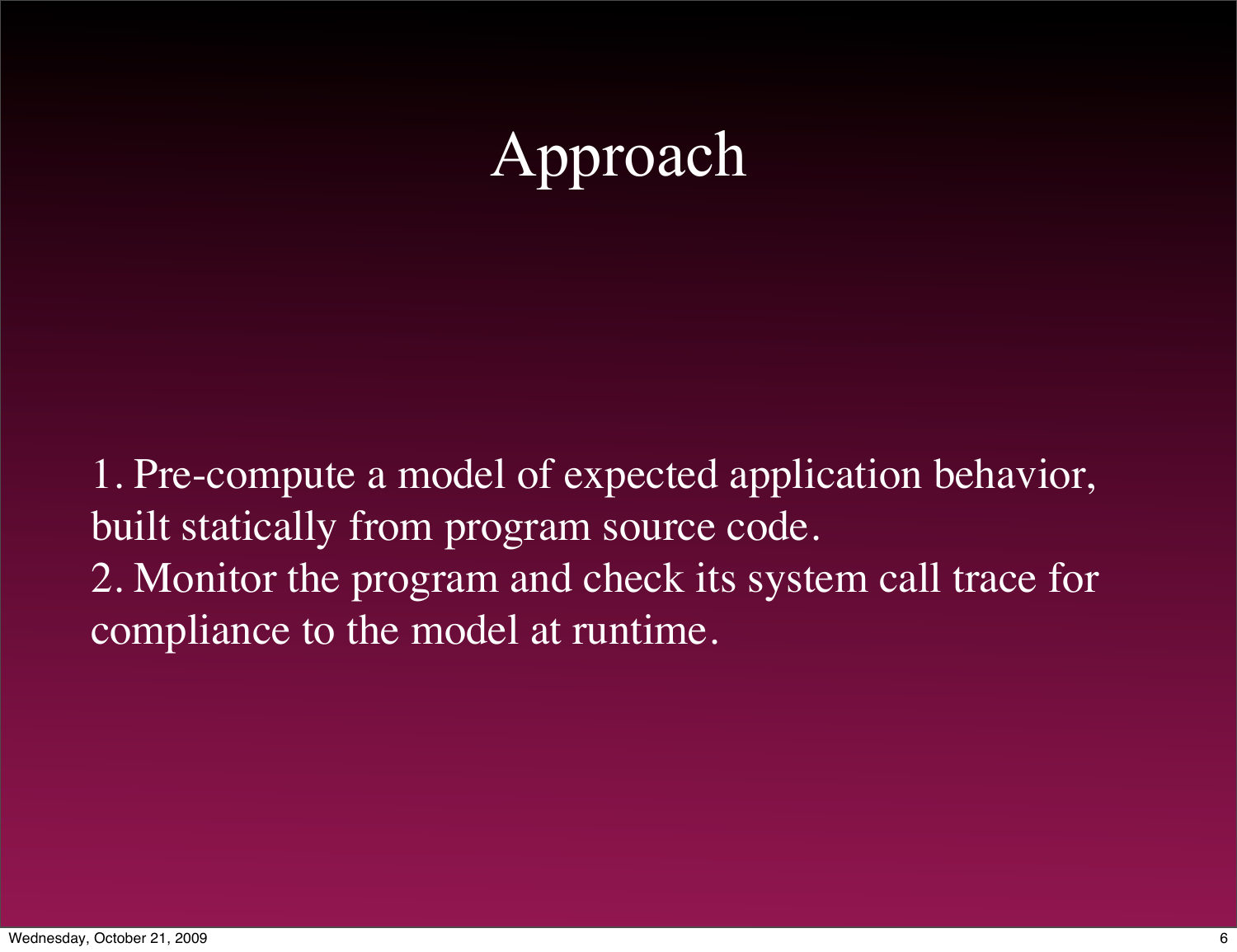## Result

- Host based intrusion detection system
	- − semi-automated
	- − protects against buffer overflows and other attacks that alter the normal execution paths (return to libc)
	- − elimination of false alarms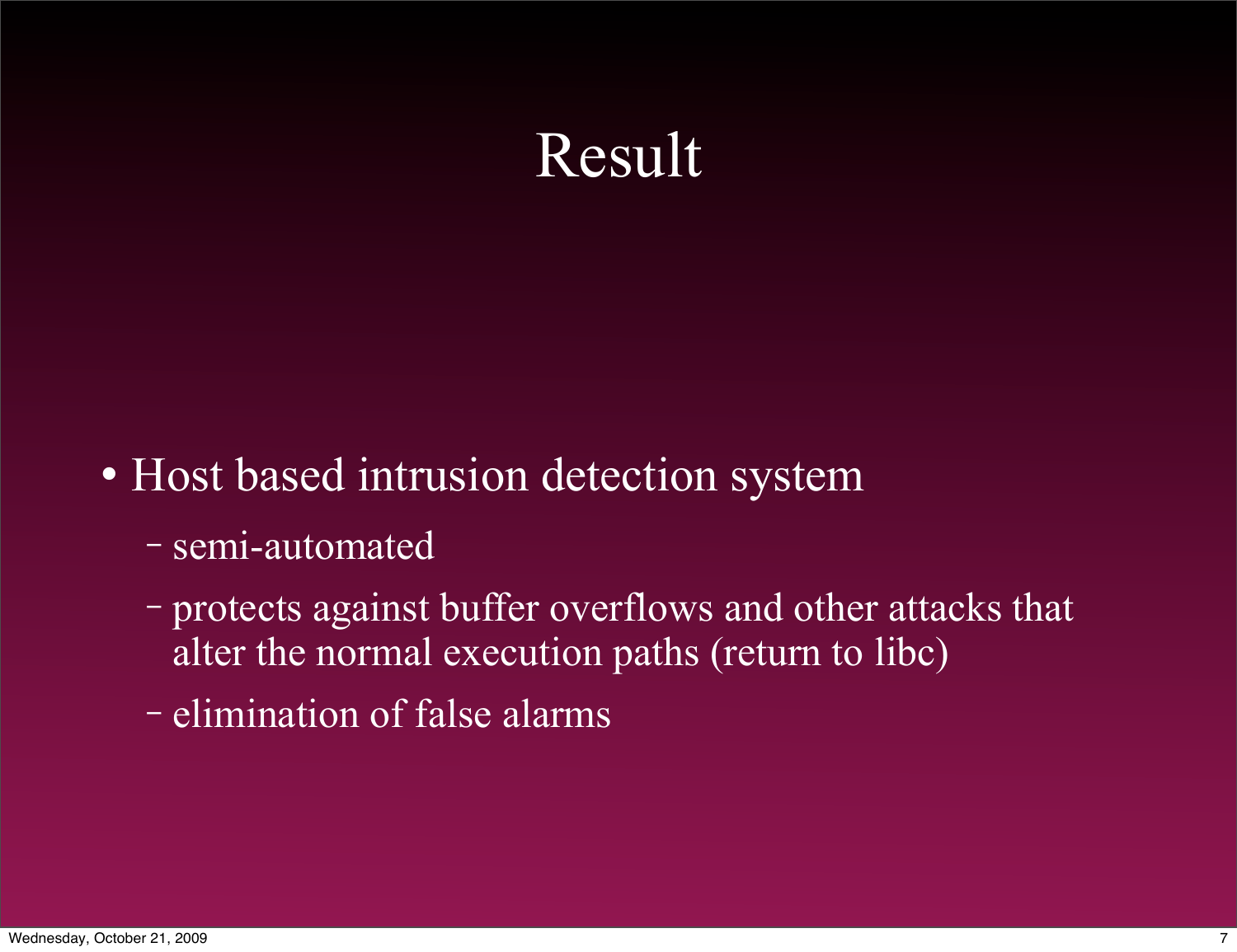#### Models

- The paper explores a few models:
	- − a trivial one
	- − the callgraph model
	- − the abstract stack model
	- − the digraphs model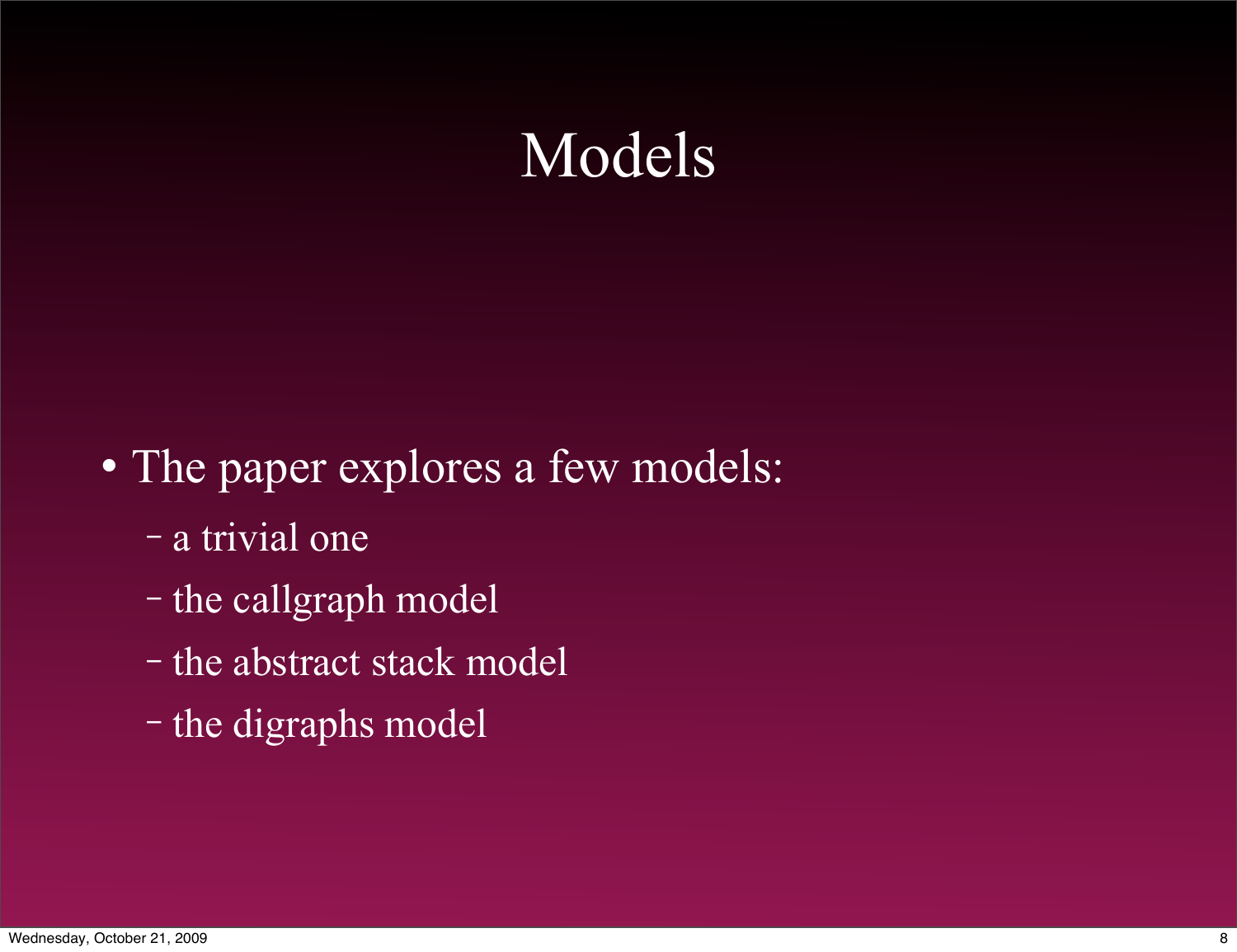#### The trivial model

- Let S be the set of system calls the application can ever make
- The set of allowable system call traces is then exactly the regular language S\*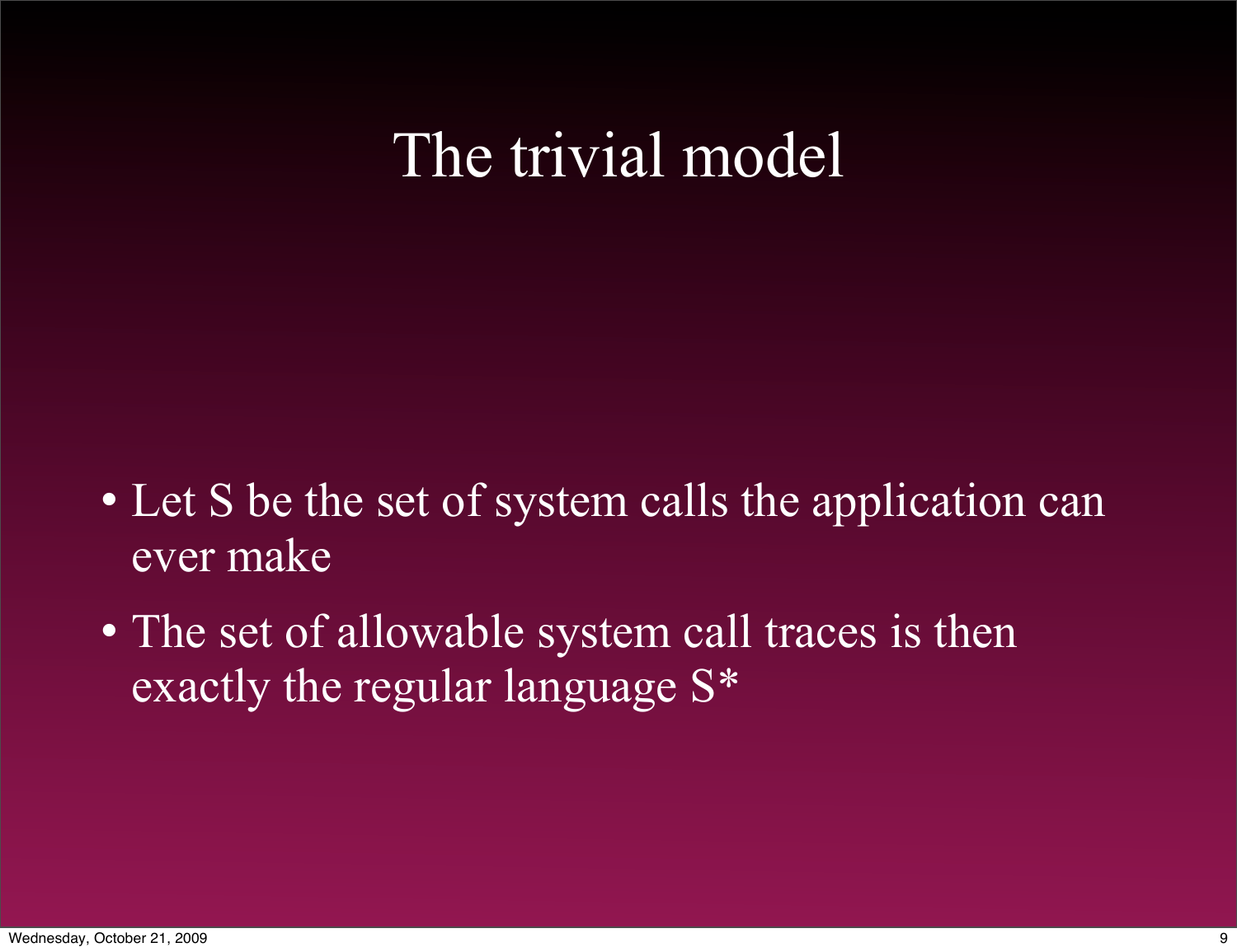## Callgraph model

- One problem with the trivial model is that it throws away the ordering of the system calls
- Build an NDFA over  $\Sigma$  from the control flow graph of the program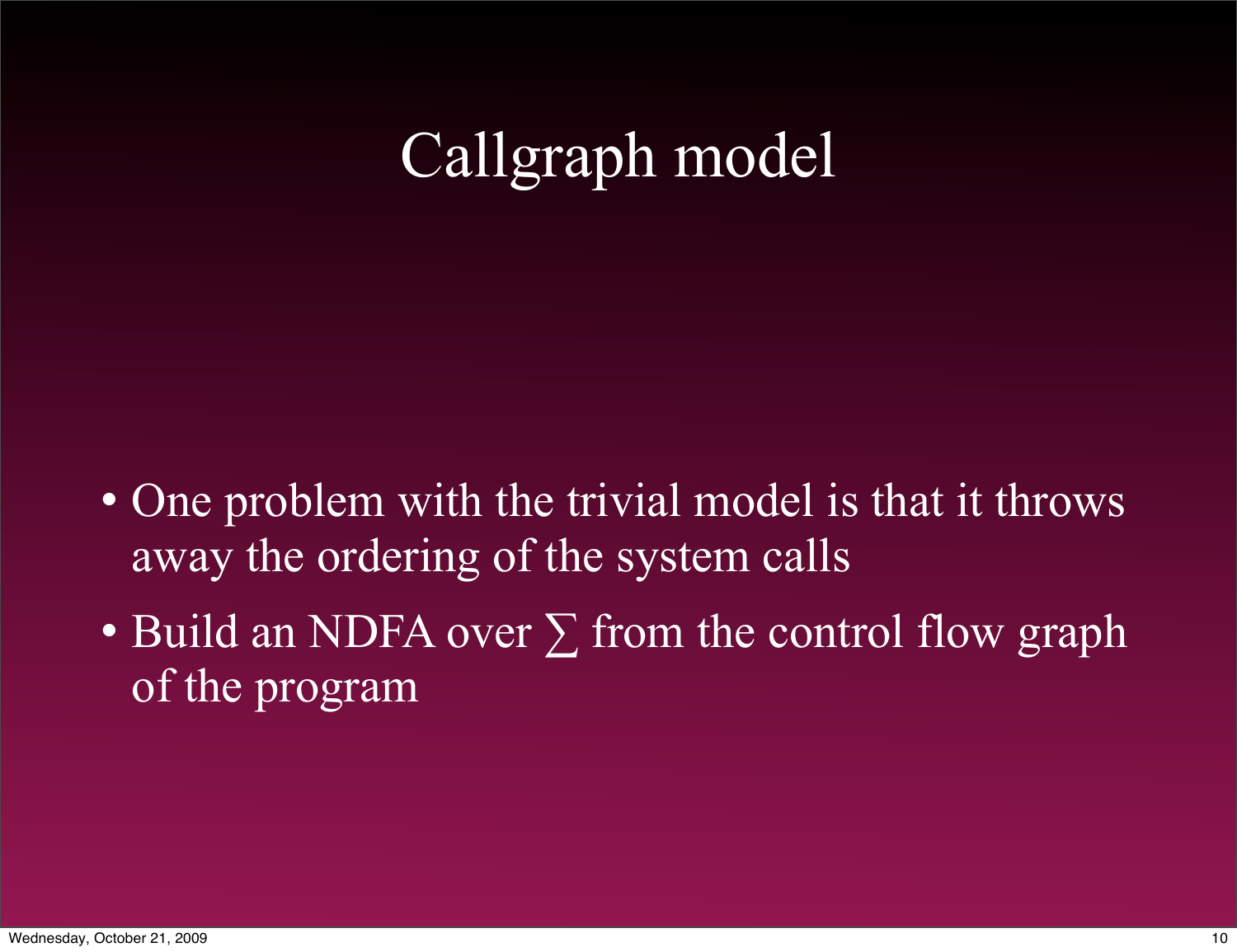## Callgraph model [2]

- Build the CFG,  $G = \{V, E\}$
- Assumes each node contains at most one system call
- The CFG is an NDFA with statespaceV U {Wrong}, transitions induced by E and alphabet ∑
- $\bullet$  Wrong  $=$  a special state that is not accepting used to identify the attack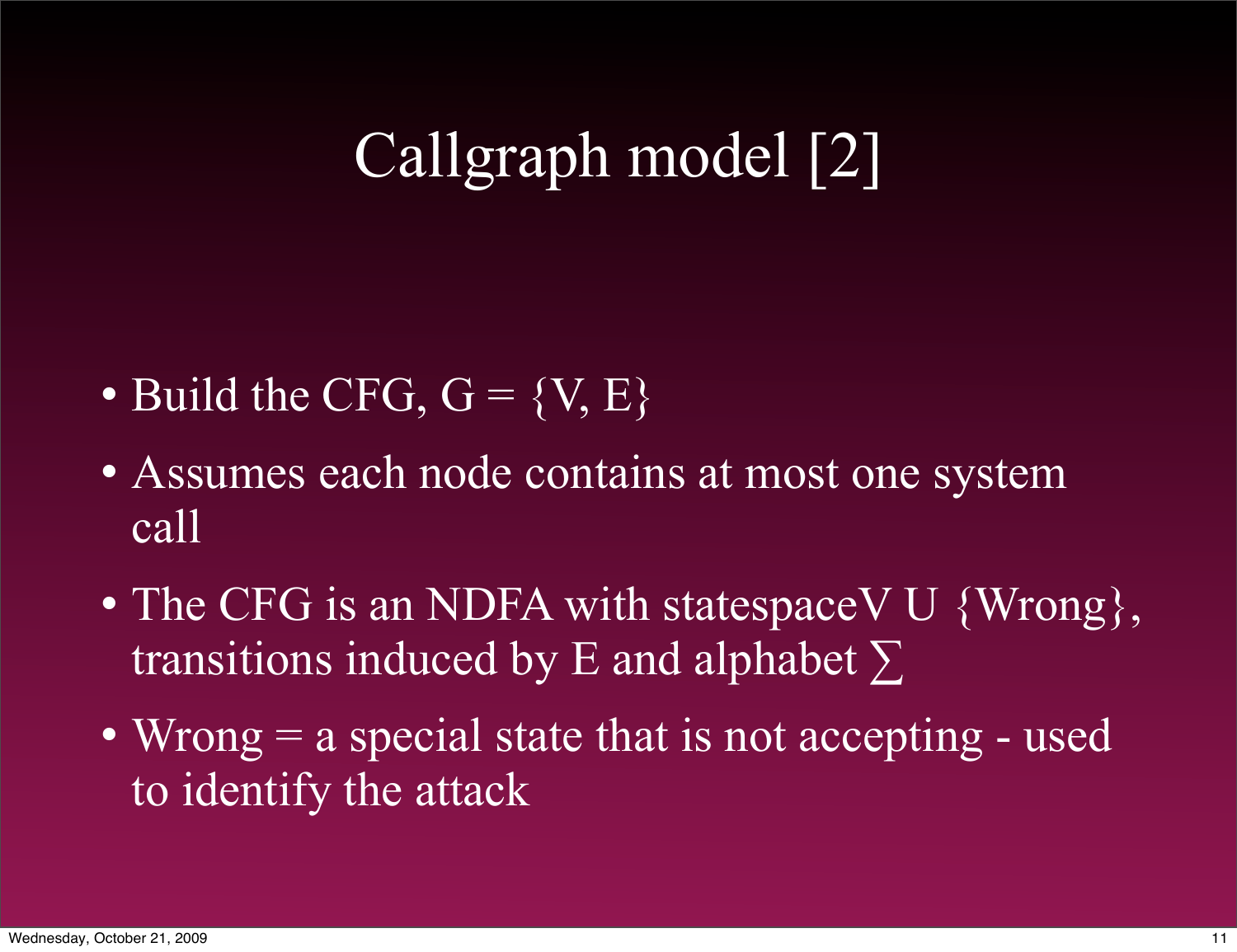## Callgraph model [3]

Every edge  $v \to w \in E$  from the CFG induces a transition in the NDFA::

- $\boxed{w \overset{a}{\rightarrow} w$  if there is a system call "a" at the node "v"
- $\mathbb{E}$   $v \stackrel{\epsilon}{\rightarrow} w$  for an empty transition, without a system call
- $\mathbb{E}$  for every a∈∑ when the node v∈V doesn't contain an outgoing transition induced by a, we add a transition  $v \stackrel{a}{\rightarrow} W$ rong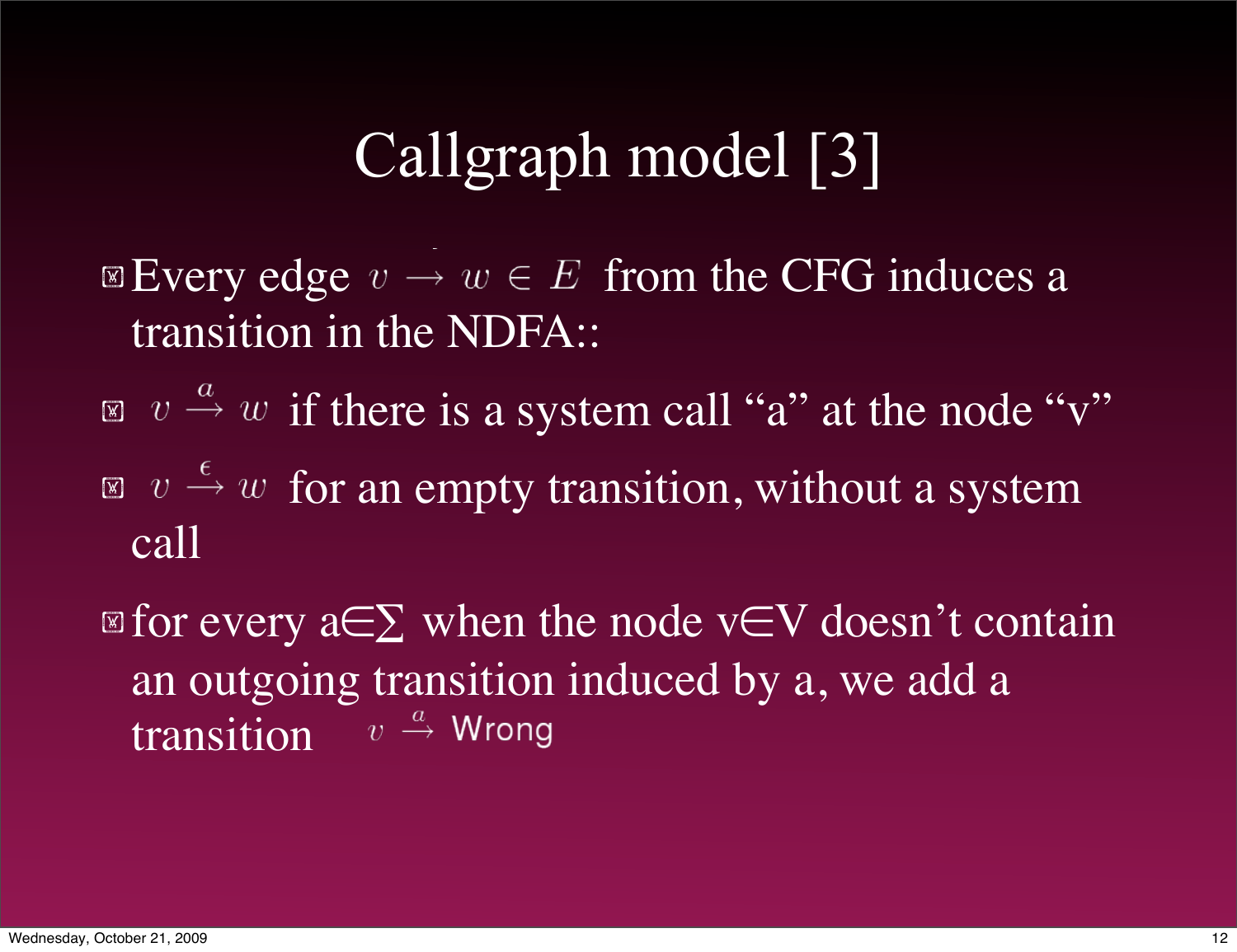## Callgraph model [4]

- Every function call generates 4 special nodes: v, v', Entry(f) şi Exit(f)
- We then add two edges:
	- $v \rightarrow$  Entry(f)
	- Exit(f)  $\rightarrow$  v'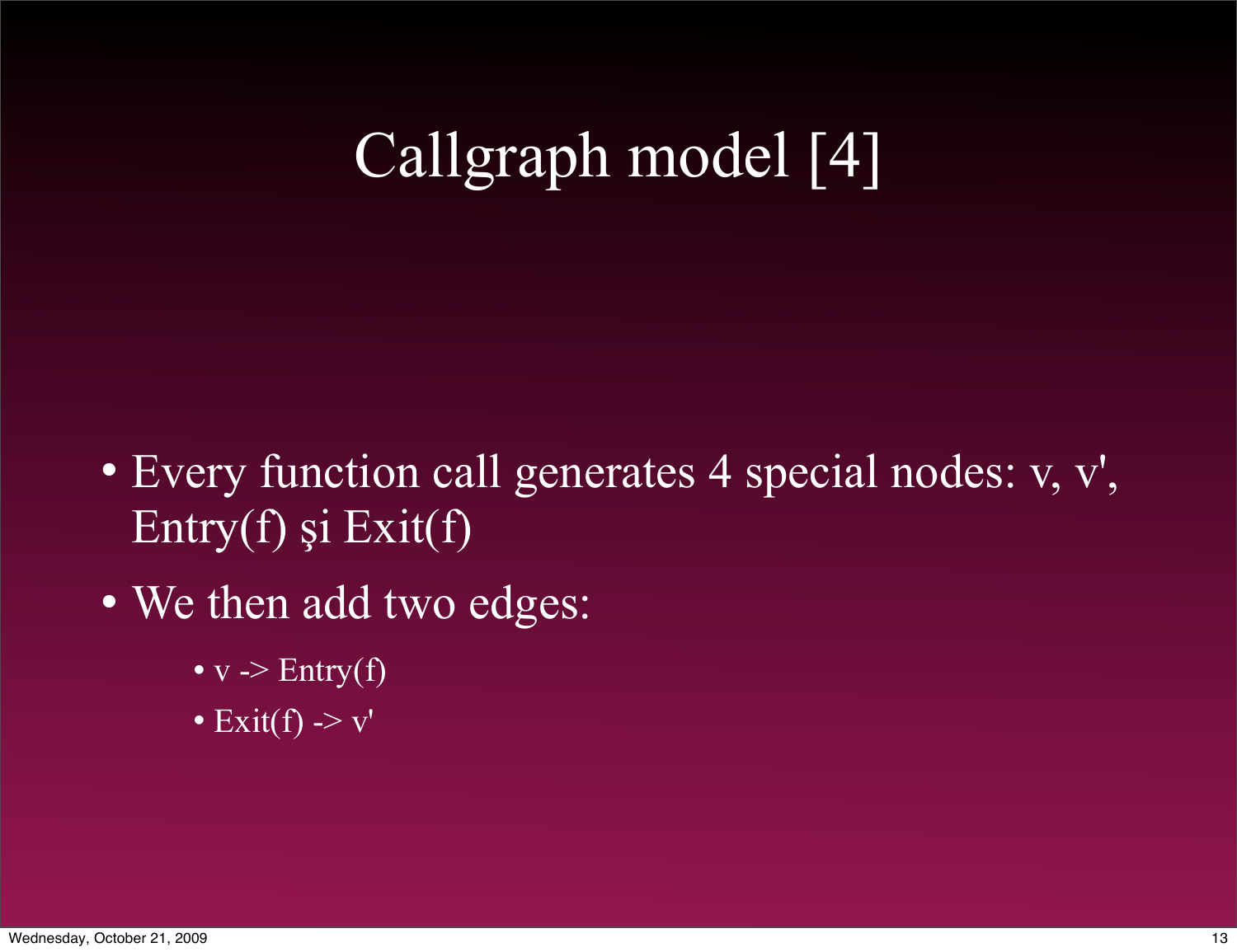## Callgraph model [5]

```
f(int x) \{x ? getuid() : geteuid();
 x++;g() {
fd = open("foo", D_RDDNLY);f(0); close(fd); f(1);
 exit(0);
```
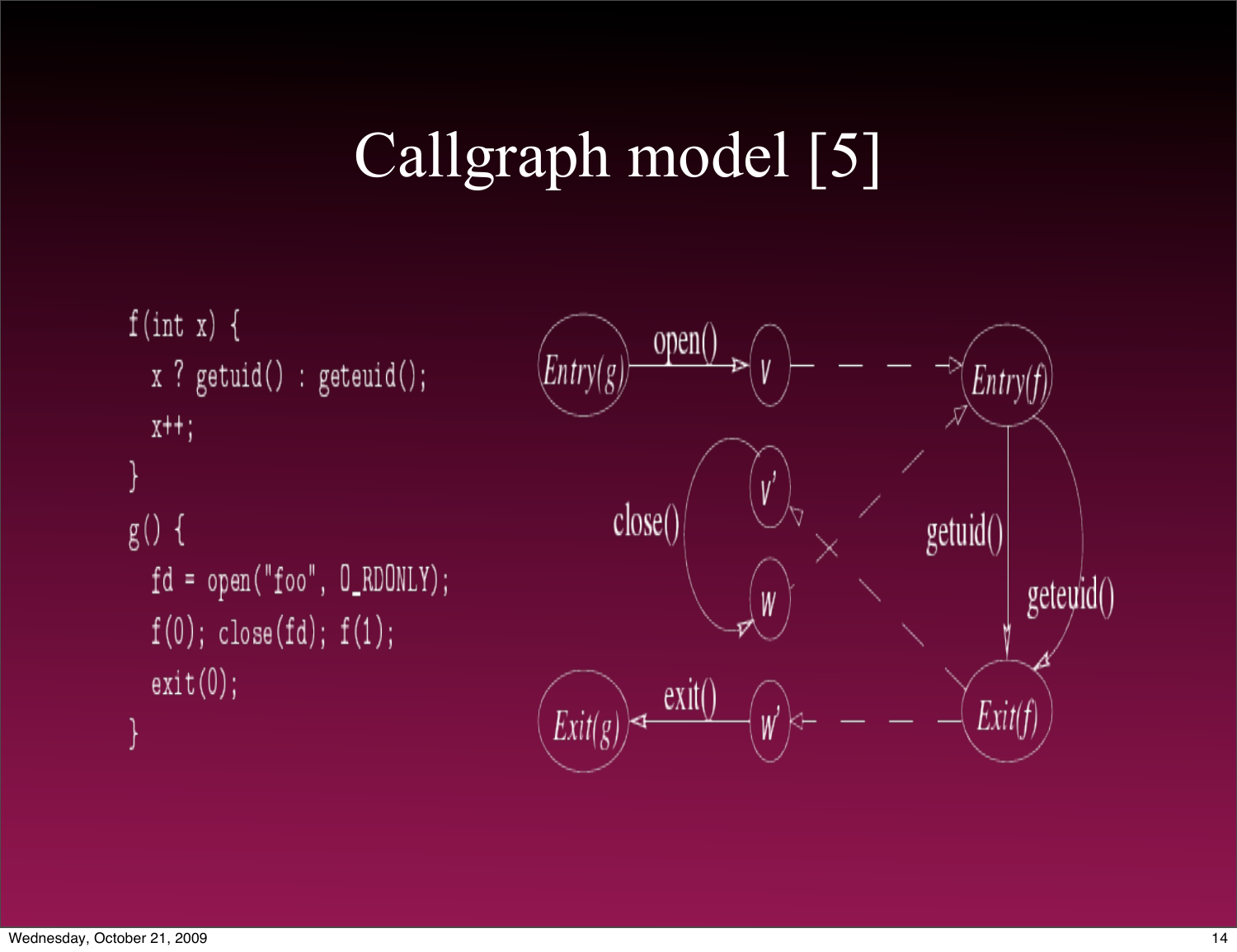# Callgraph model [6]

- Simulate the operation of the NDFA on the observed system call traces
- Solve nondeterminism by exploring all possible paths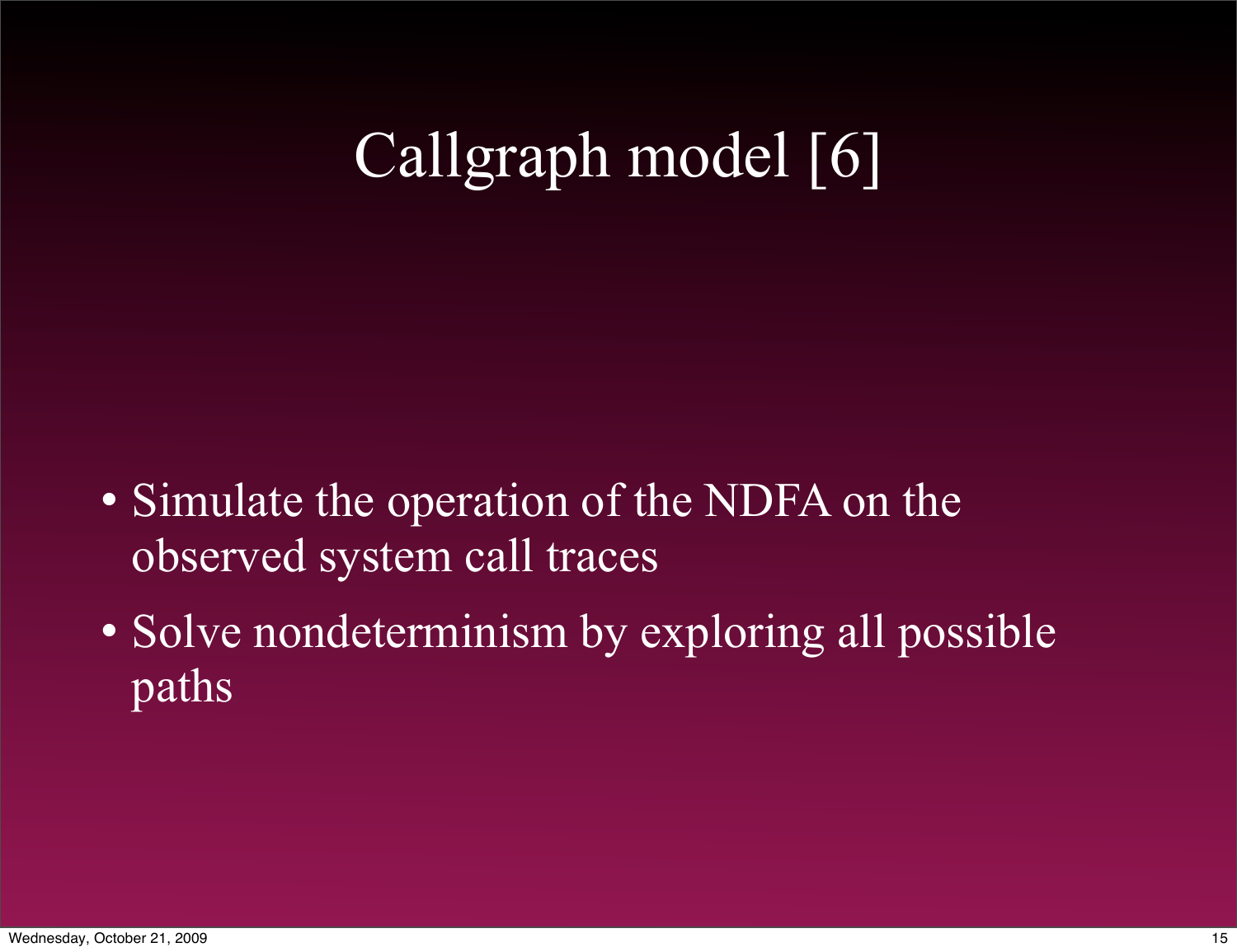## Callgraph model [6]

- This model cannot produce false alarms
- Imprecision because of impossible paths:
	- $\bullet$  Example: v->Entry(f)->...->Exit(f)->w'
	- The attacks can exploit these paths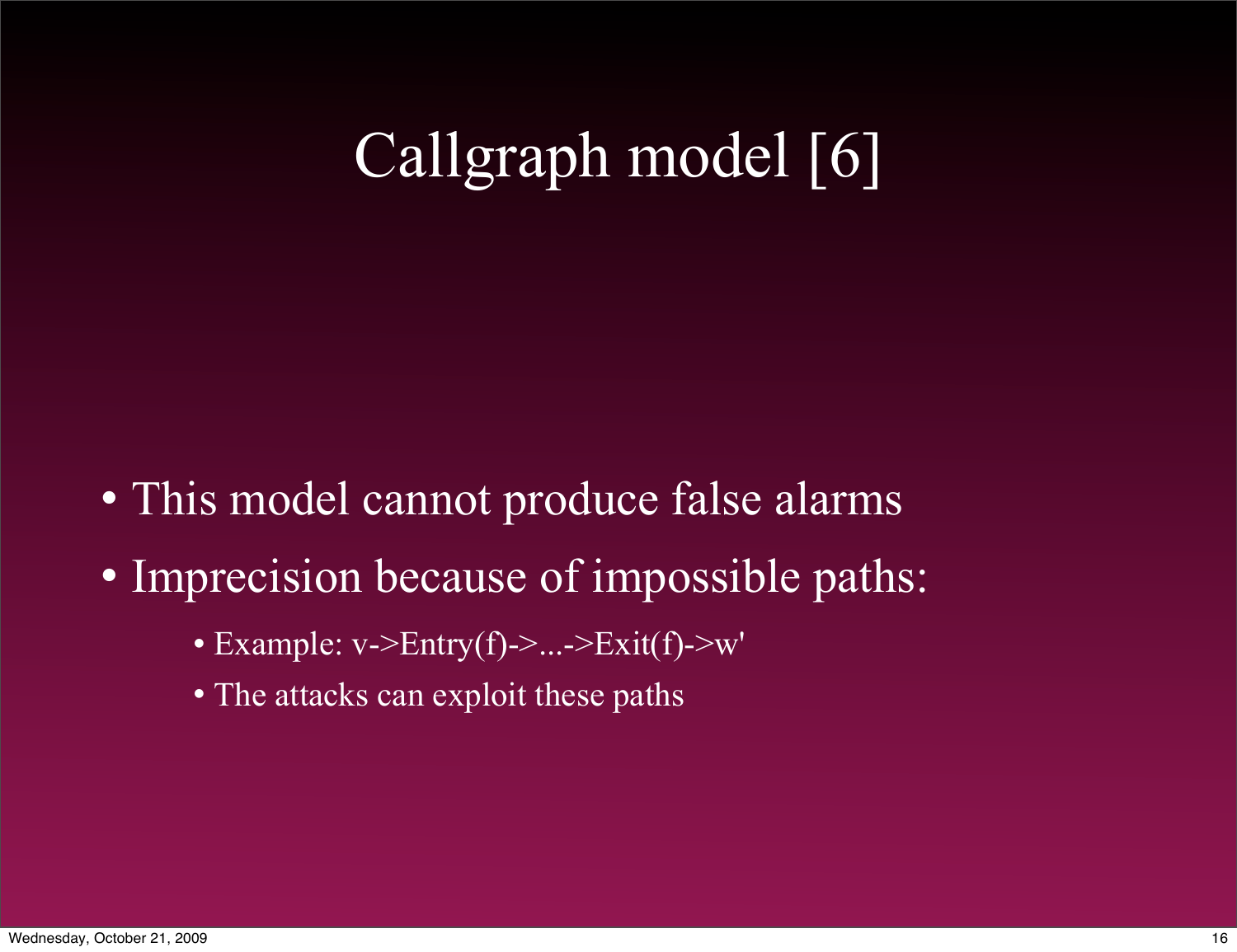#### Abstract stack model

- Eliminates imposible paths
- Use a NDPDA to represent the model
- Equivalent to a context-free grammar
- Inputs will be system calls
- The NDPDA stack is an abstract version of the program stack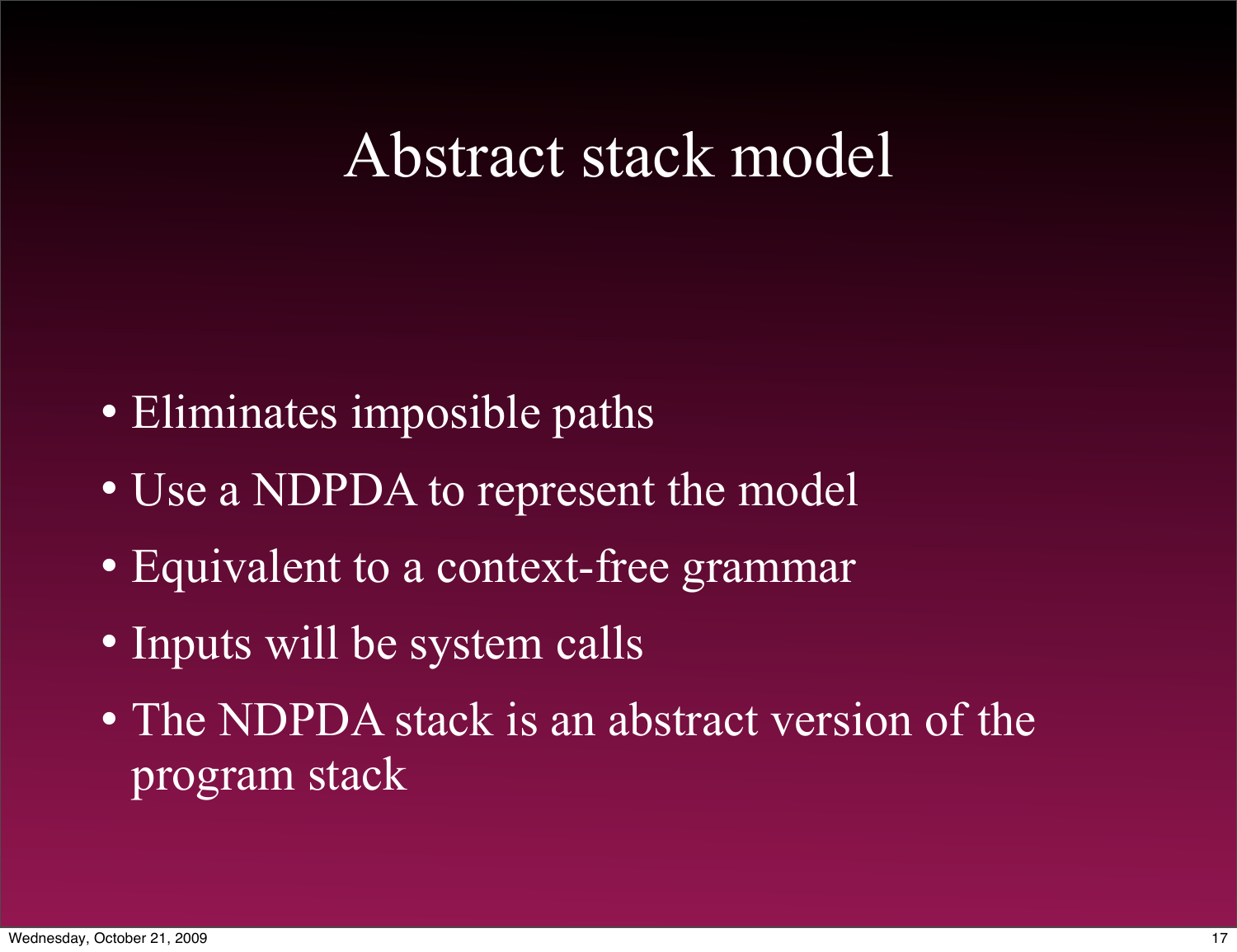## Example

```
f(int x) {
 x ? getuid() : geteuid();
 x++;\mathcal{Y}g() \{fd = open("foo", 0_RDOMLY);f(0); close(fd); f(1);exit(0);\mathcal{Y}
```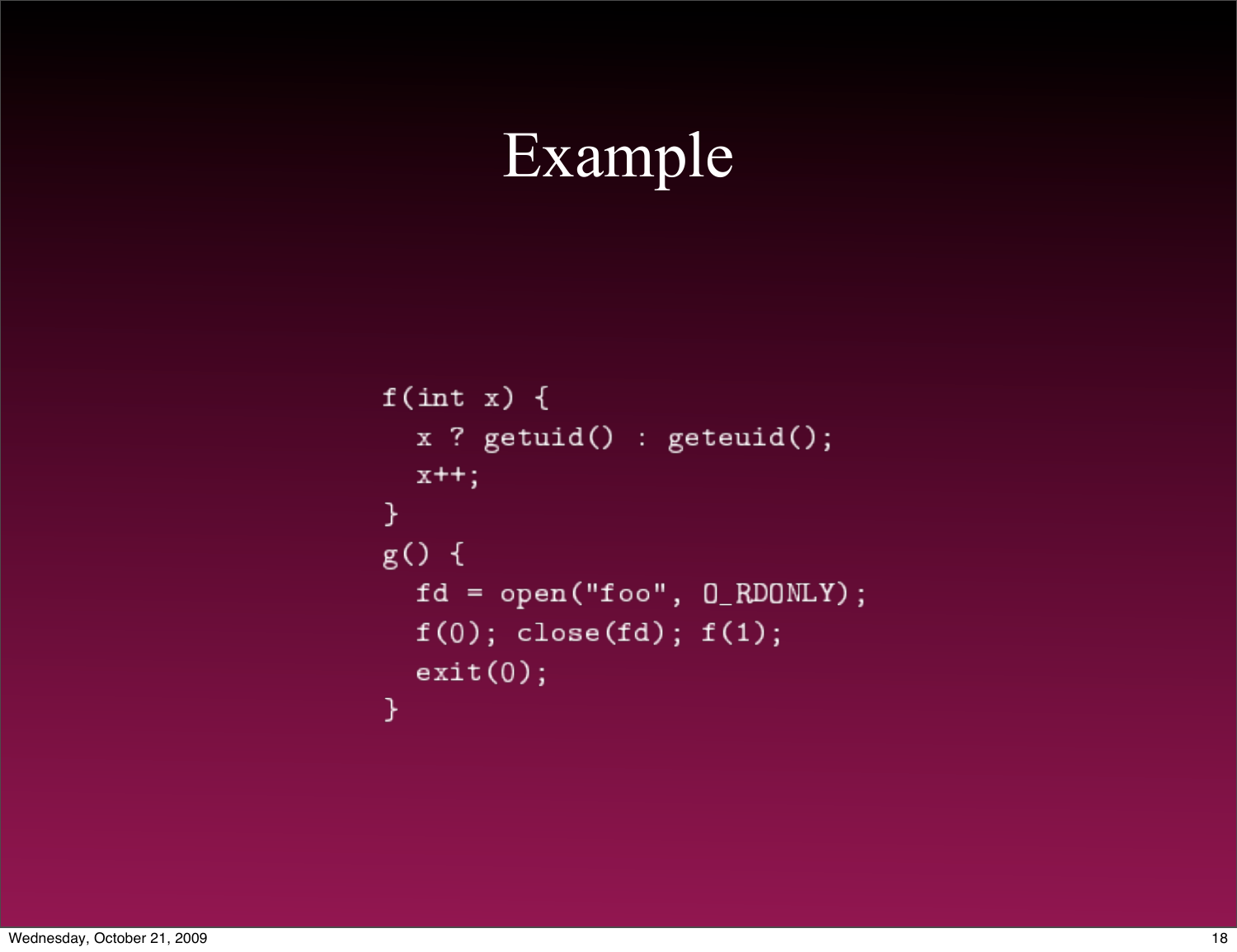#### The context-free grammar

 $Entry(f) ::= getuid() Exist(f)$ | geteuid $()$   $\mathrm{Exit}(f)$  $\mathrm{Exit}(f)$  ::=  $\epsilon$  $Entropy(g) ::= open() v$  $v$  ::= Entry(f) v'  $v'$  :  $=$  close()  $w$  $w$  ::= Entry(f)  $w'$  $w'$  ::= exit()  $\text{Exit}(g)$  $\mathrm{Exit}(g)$  ::=  $\epsilon$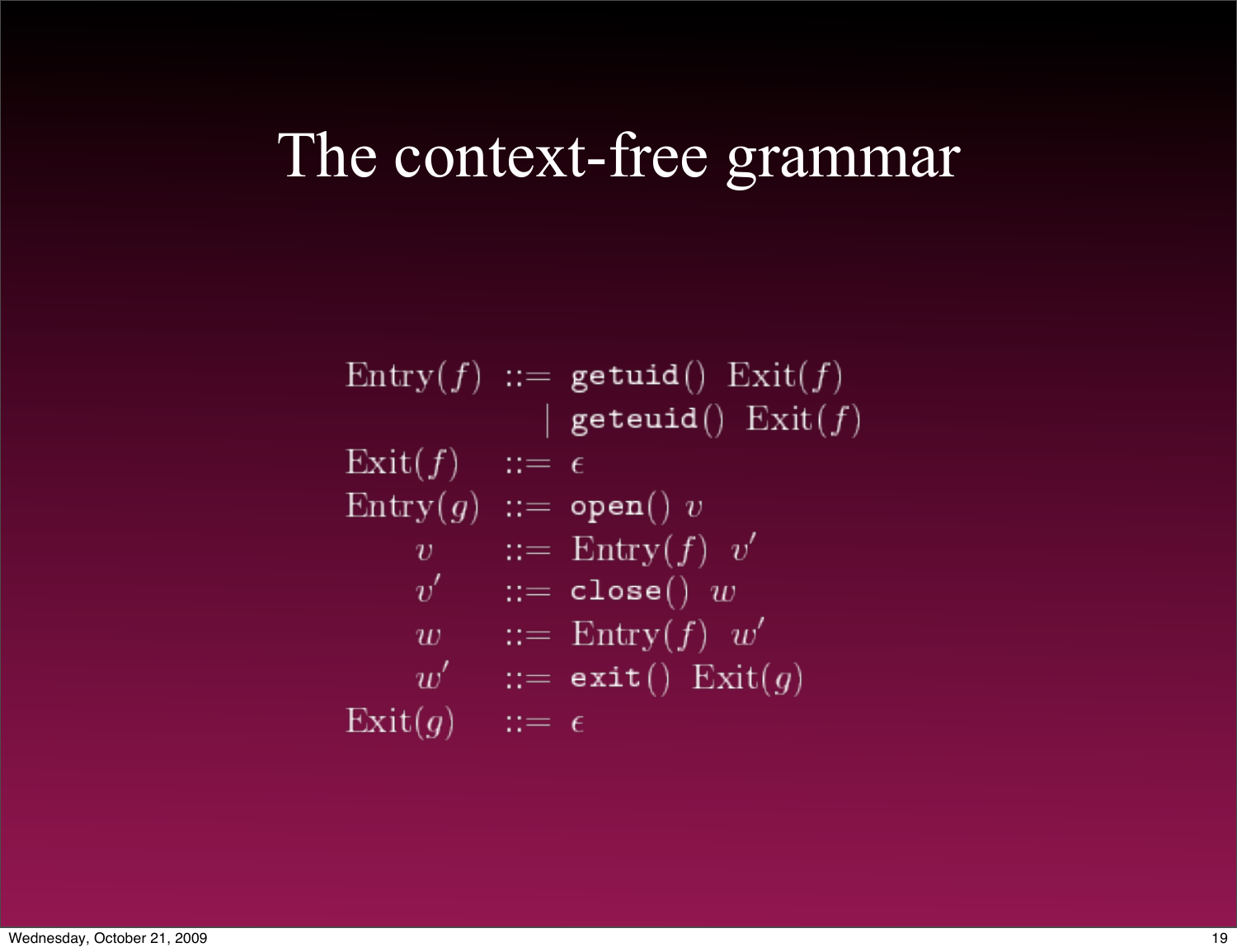#### NDPDA

while (true) case  $pop()$  of  $Entropy(f) \Rightarrow push(Exit(f)); push(getuid())$  $Entropy(f) \Rightarrow push(Exit(f)); push(geteuid())$  $\text{Exit}(f) \Rightarrow \text{no-op}$  $Entropy(g) \Rightarrow push(v); push(open())$  $v \Rightarrow \text{push}(v')$ ;  $\text{push}(\text{Entry}(f))$  $v' \Rightarrow \text{push}(w); \text{ push}(\texttt{close}())$  $w \Rightarrow \text{push}(w')$ ;  $\text{push}(\text{Entry}(f))$  $w'$   $\Rightarrow$  push(Exit(g)); push(exit())  $\text{Exit}(g) \Rightarrow \text{no-op}$  $a \in \Sigma$   $\Rightarrow$  read and consume a from the input otherwise  $\Rightarrow$  enter the error state, Wrong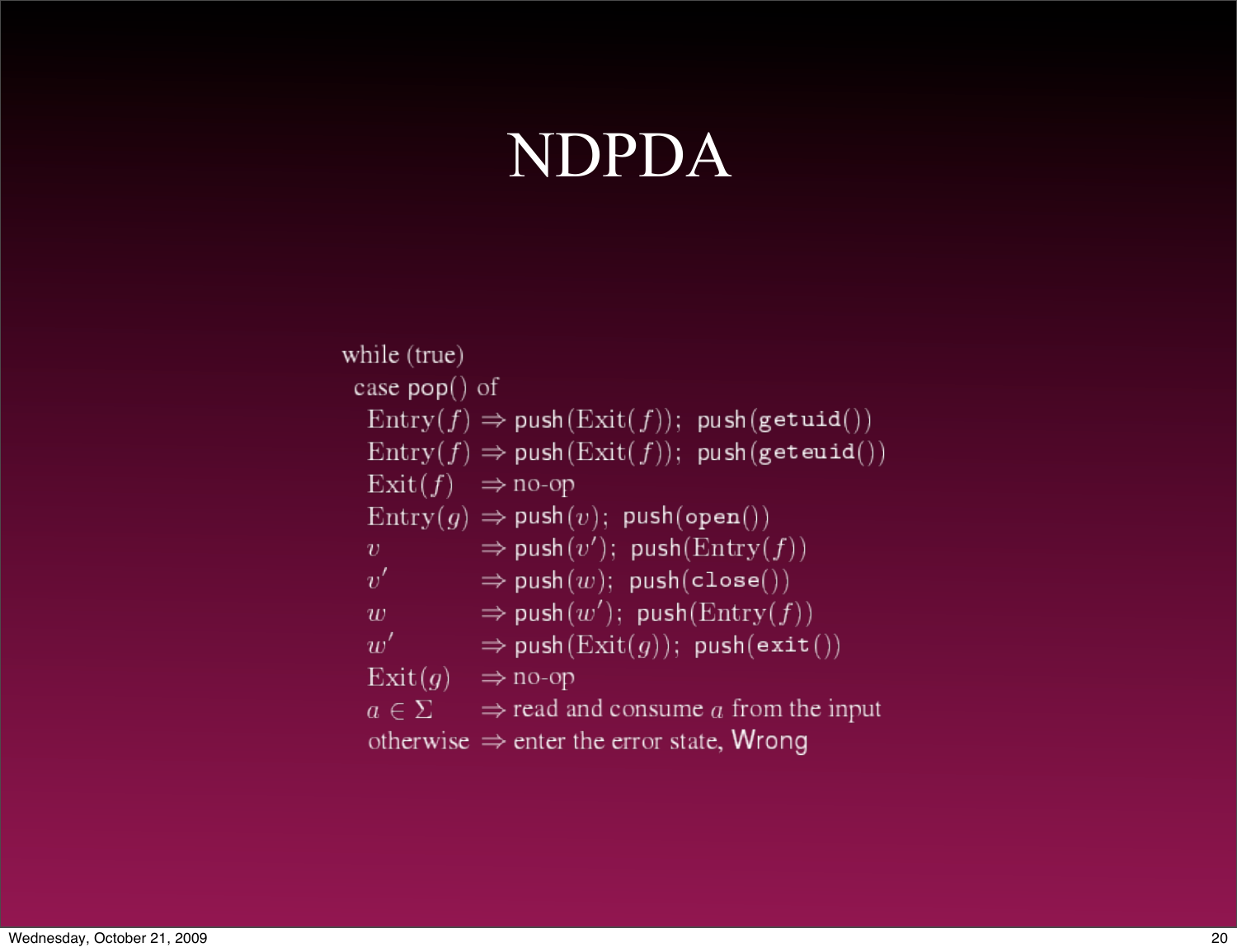## The monitoring algorithm

- Simulate the NDPDA with the intercepted system call traces
- Nondeterminism:
	- Exhaustive search: grows exponentially
	- Use better parsing algorithms (cannot use yacc because it doesn't accept nondeterminism)
- Need an efficient top-down parser
- Outside the scope of this paper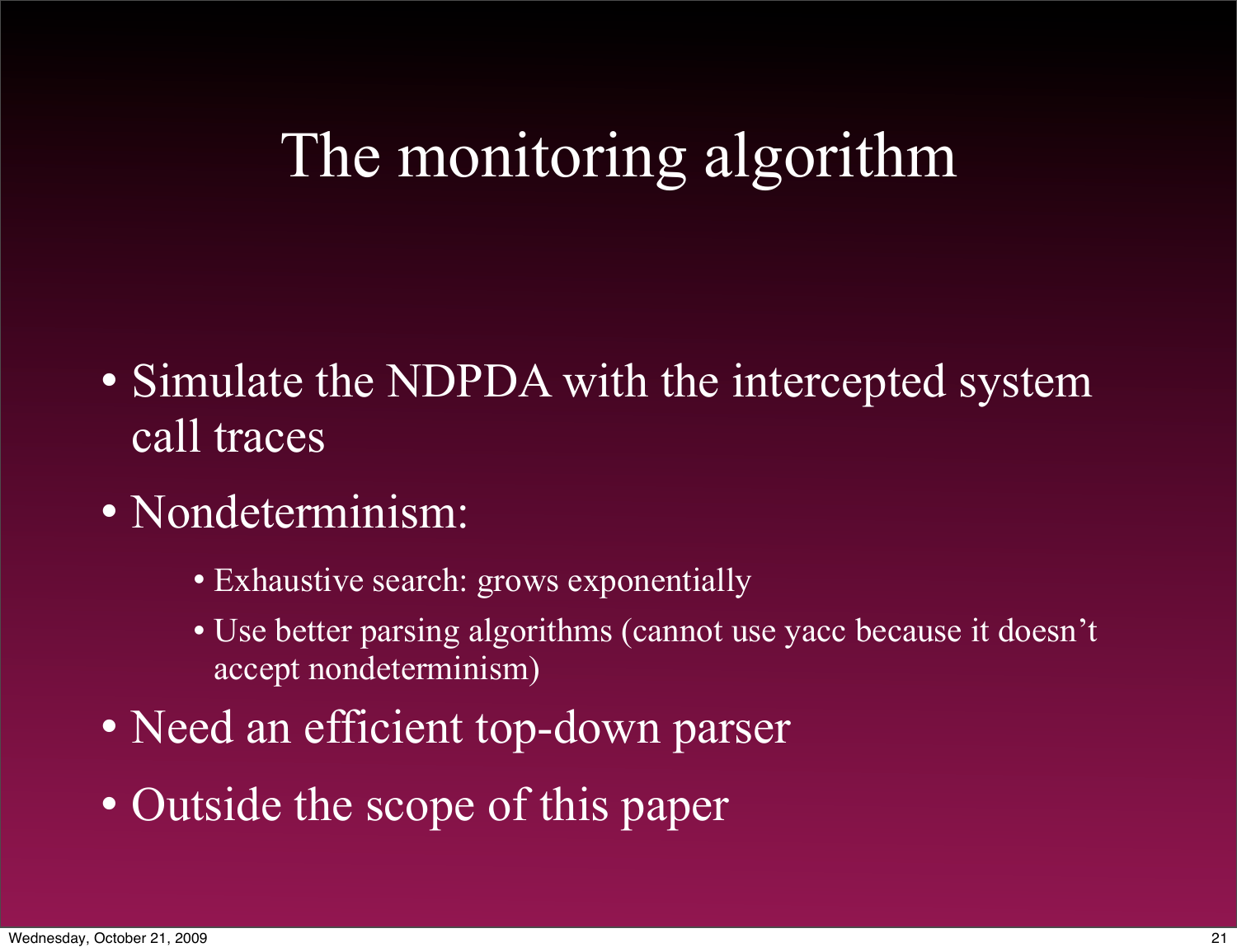## Digraph model

- Simple approach
- Accepts all k-sequences of consecutive system calls
- Authors implemented  $k=2$ , thus the name "digraph"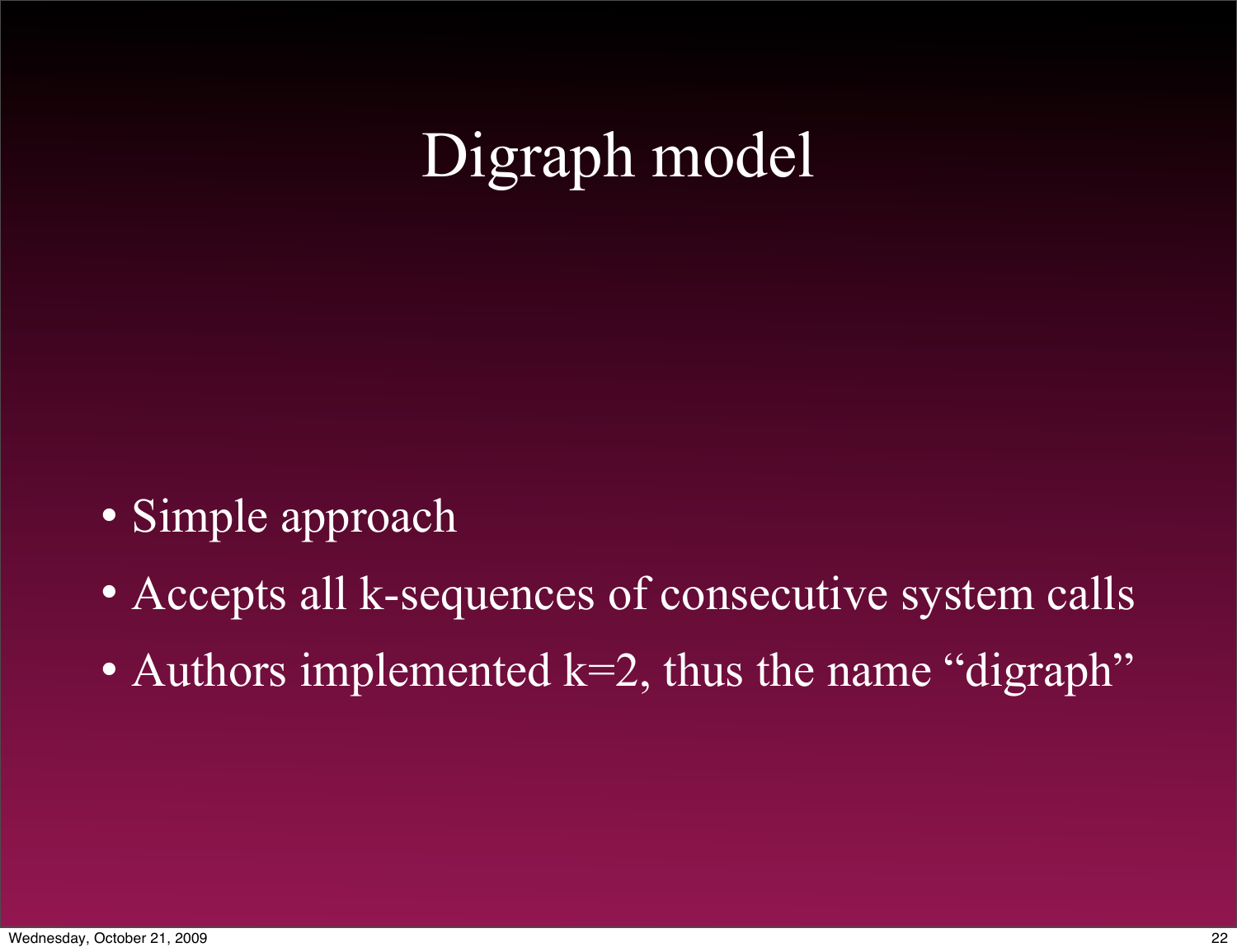# [offtopic: C trigraphs]



#### Trigraph Equivalent

| $?? =$ | #                  |
|--------|--------------------|
| 22/    |                    |
| 22'    | $\wedge$           |
| ??     |                    |
| ??)    |                    |
| ??!    |                    |
| ? ? <  | $\big\{$           |
| ??     | $\left\{ \right\}$ |
| $22 -$ | $\sim$             |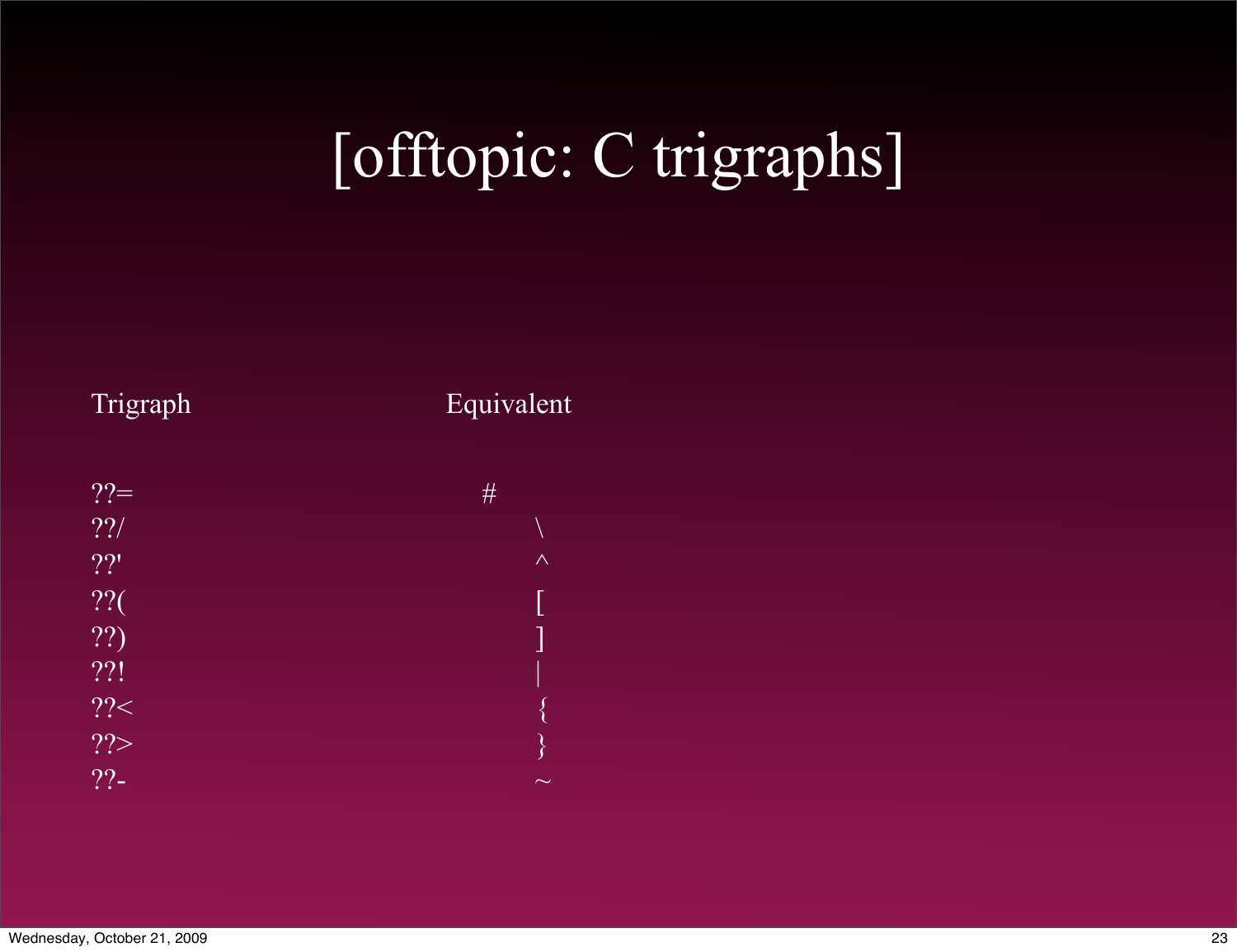## Building the model

- Start from the context free language of possible stack traces
- In order to see if  $s \in \Sigma^k$  can occur during normal execution, the following condition needs to be met:

$$
\bullet (\Sigma^* s \Sigma^*) \cap L(\Gamma) \neq \emptyset
$$

• Complexity:  $\Theta(k^3 \times |E| \times |\Sigma|^k)$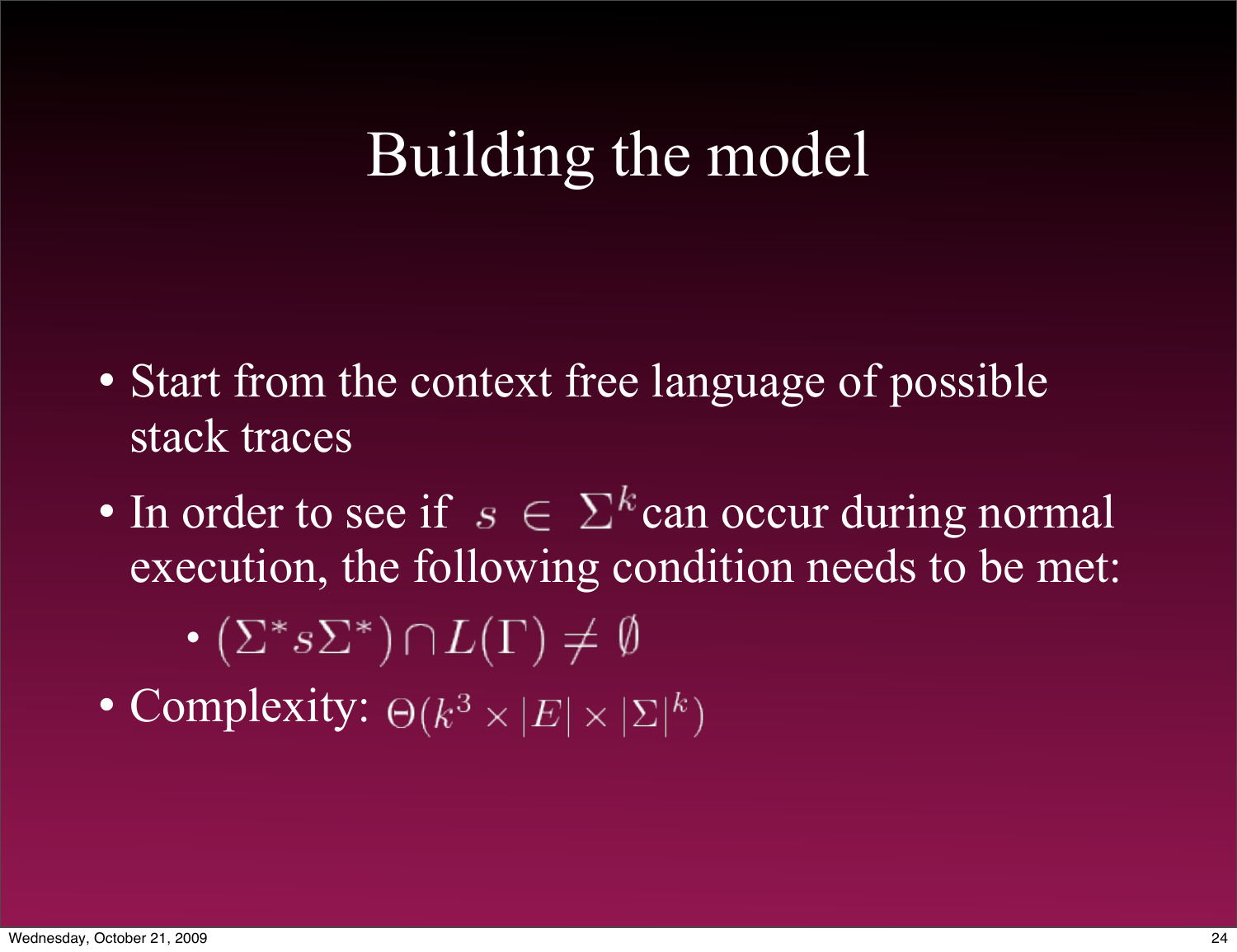## Monitoring algorithm

- Store last k-1 system calls, then check if the current system call completes a precalculated k-sequence
- Extremely scalable
- Less precise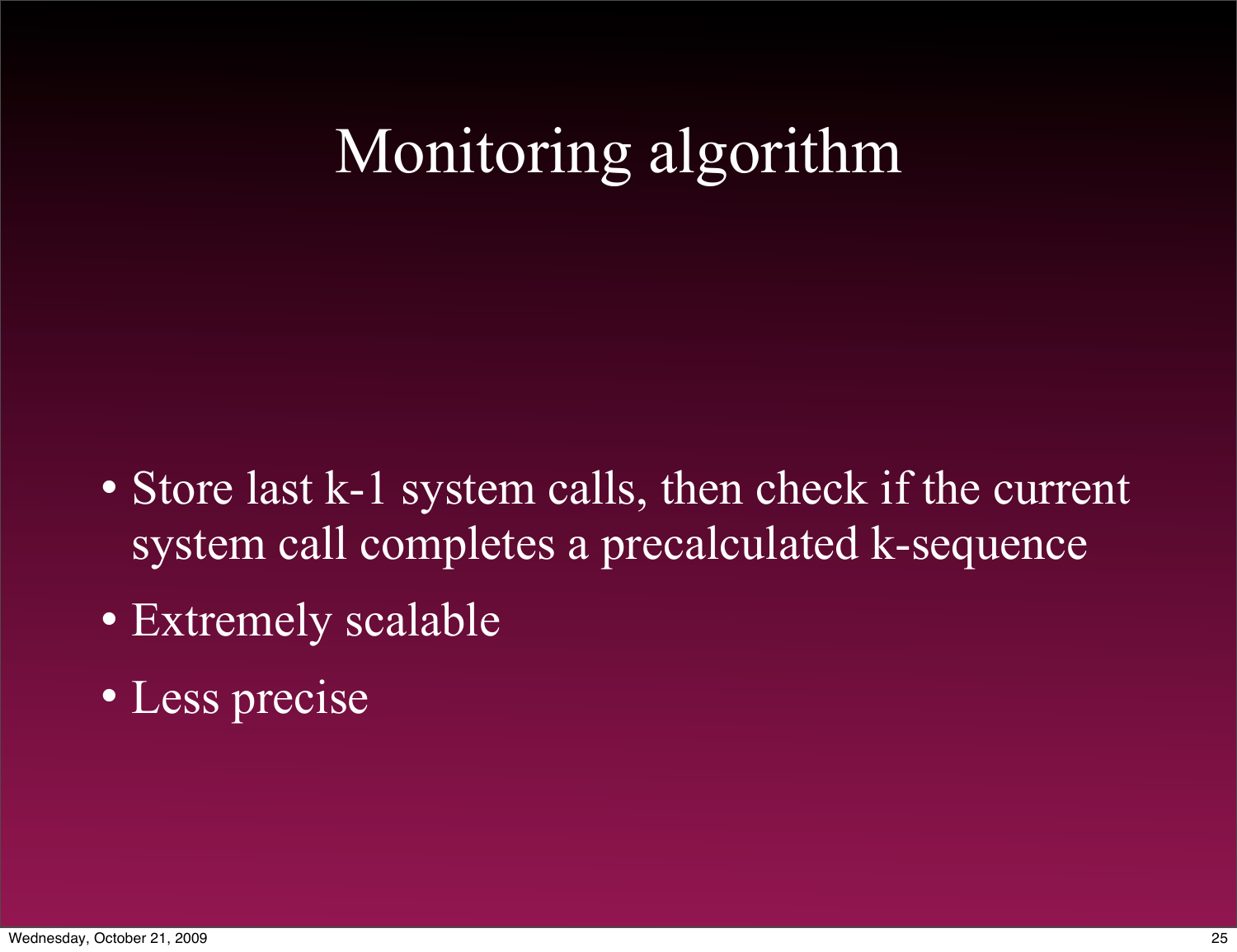## Implementation problems

- Non-standard execution
	- − pointers to functions, signals, setjmp/longjmp
- Libraries static or dynamic
- Threads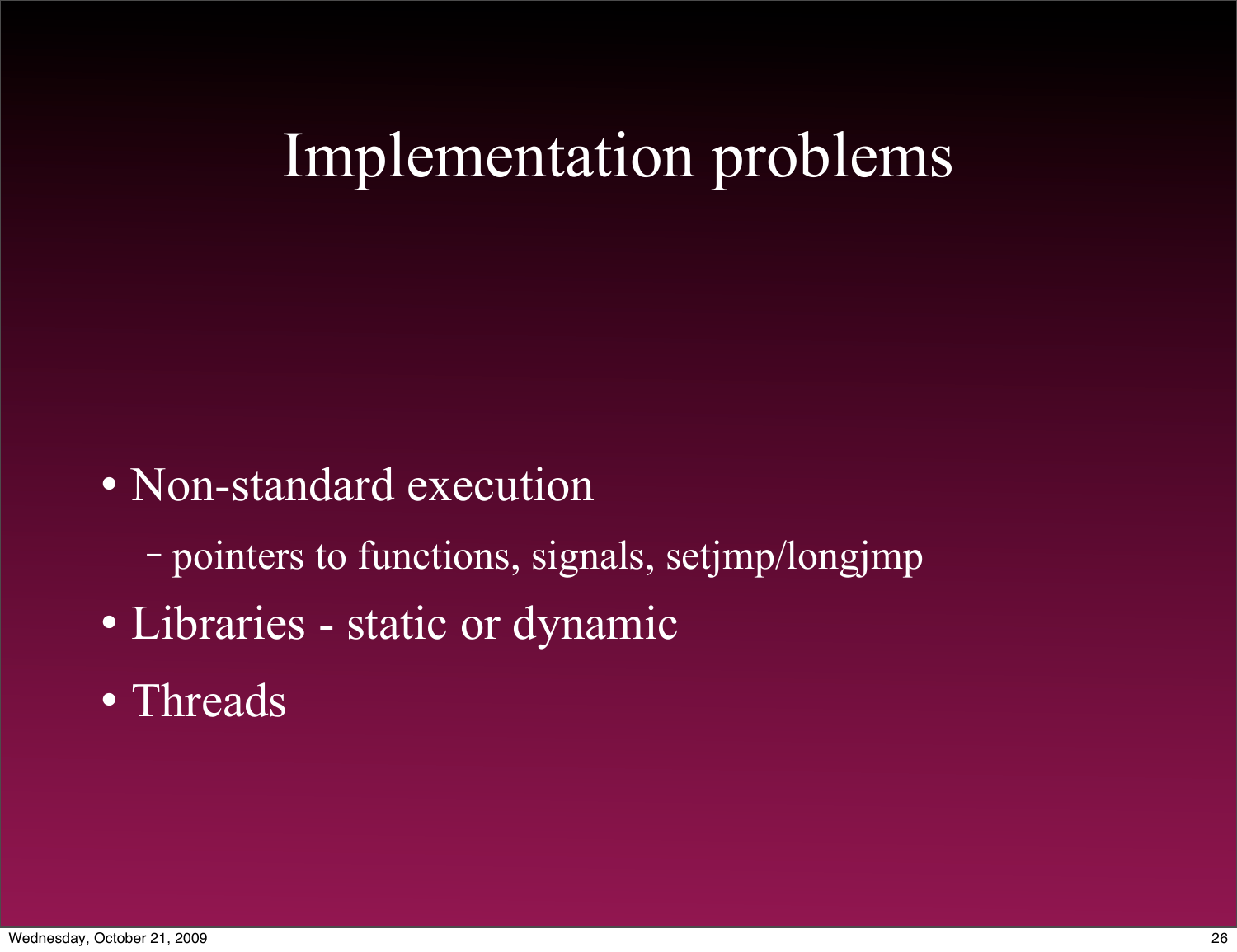## Solutions

- Pointers to functions: every pointer can refer any function
- Signals: enhance the CFG with pre and post guards for signal handling functions. Monitor signals and trigger transitions.
- Setjmp/longjmp: implemented in the runtime agent, rather than in the statical analysis
- Libraries: hand-crafted models
- Threads: kernel threads can be monitored, user threads impossible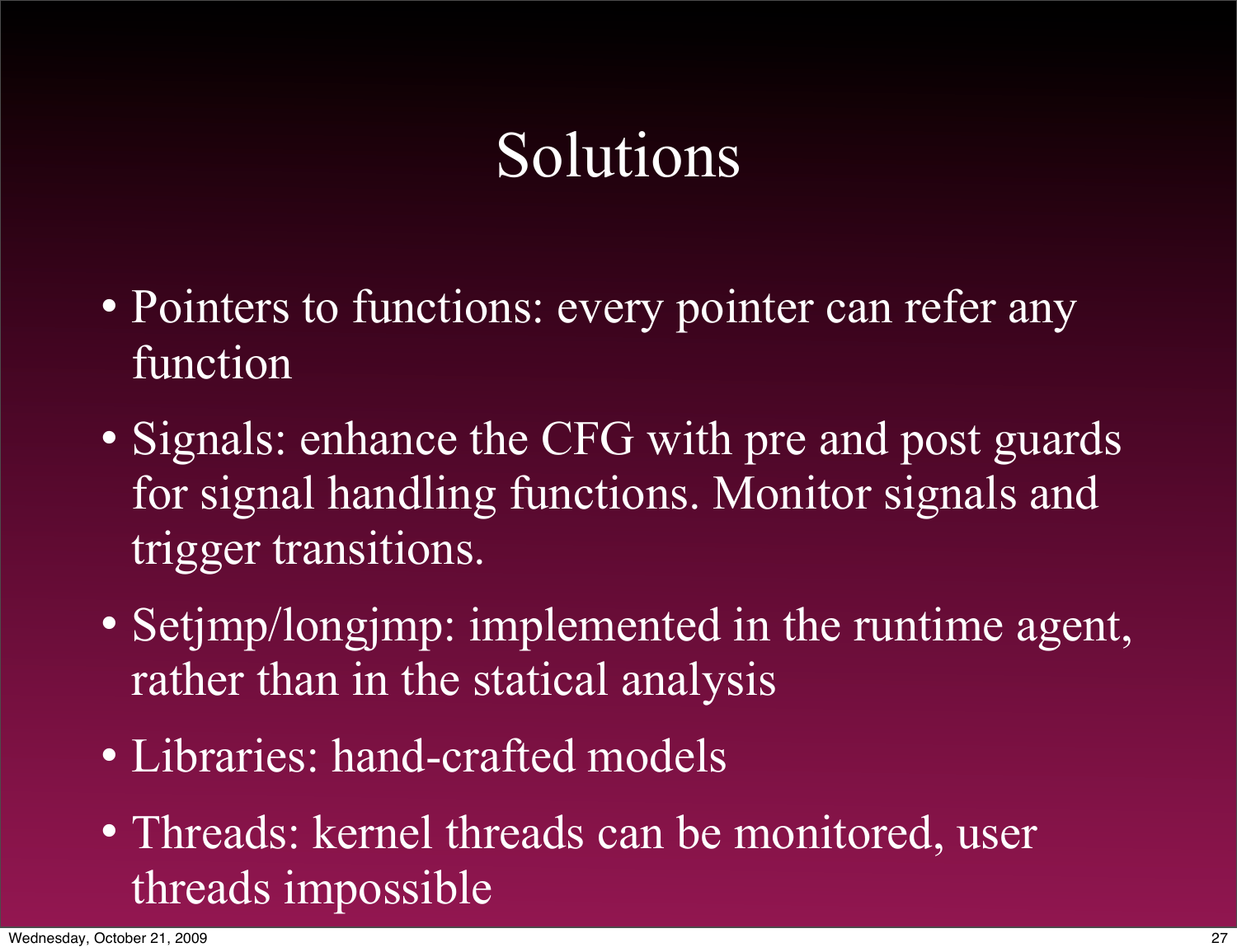## Optimizări folosite

#### • Ignore irrelevant system calls

- Example: brk
	- − reduces the dimension of the automata increases performance
	- − can improve precision in the case of the digraph model

#### • Checking the system call arguments

- recognize lexically constant system call arguments
- increases performance by reducing ambiguities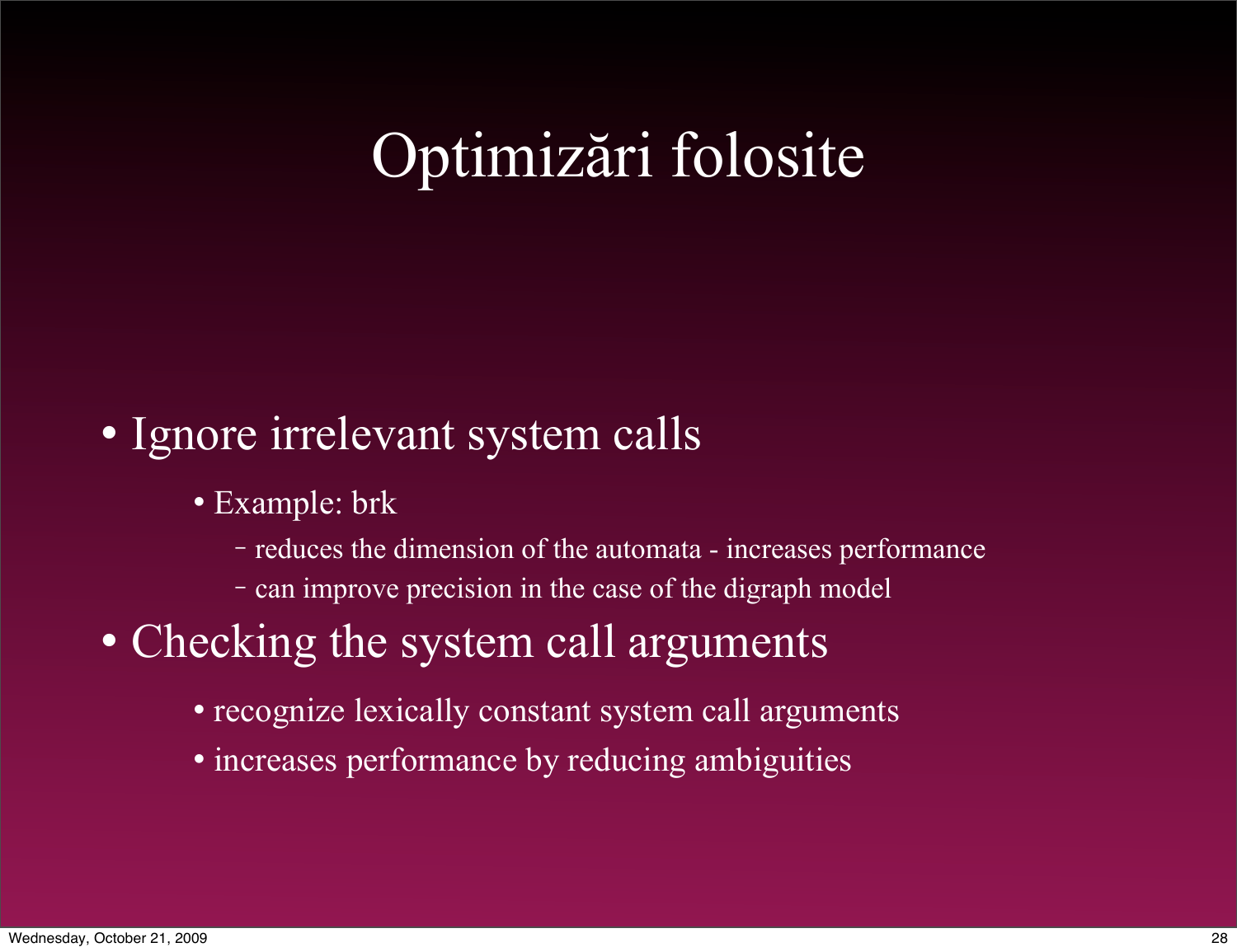#### Performance evaluation

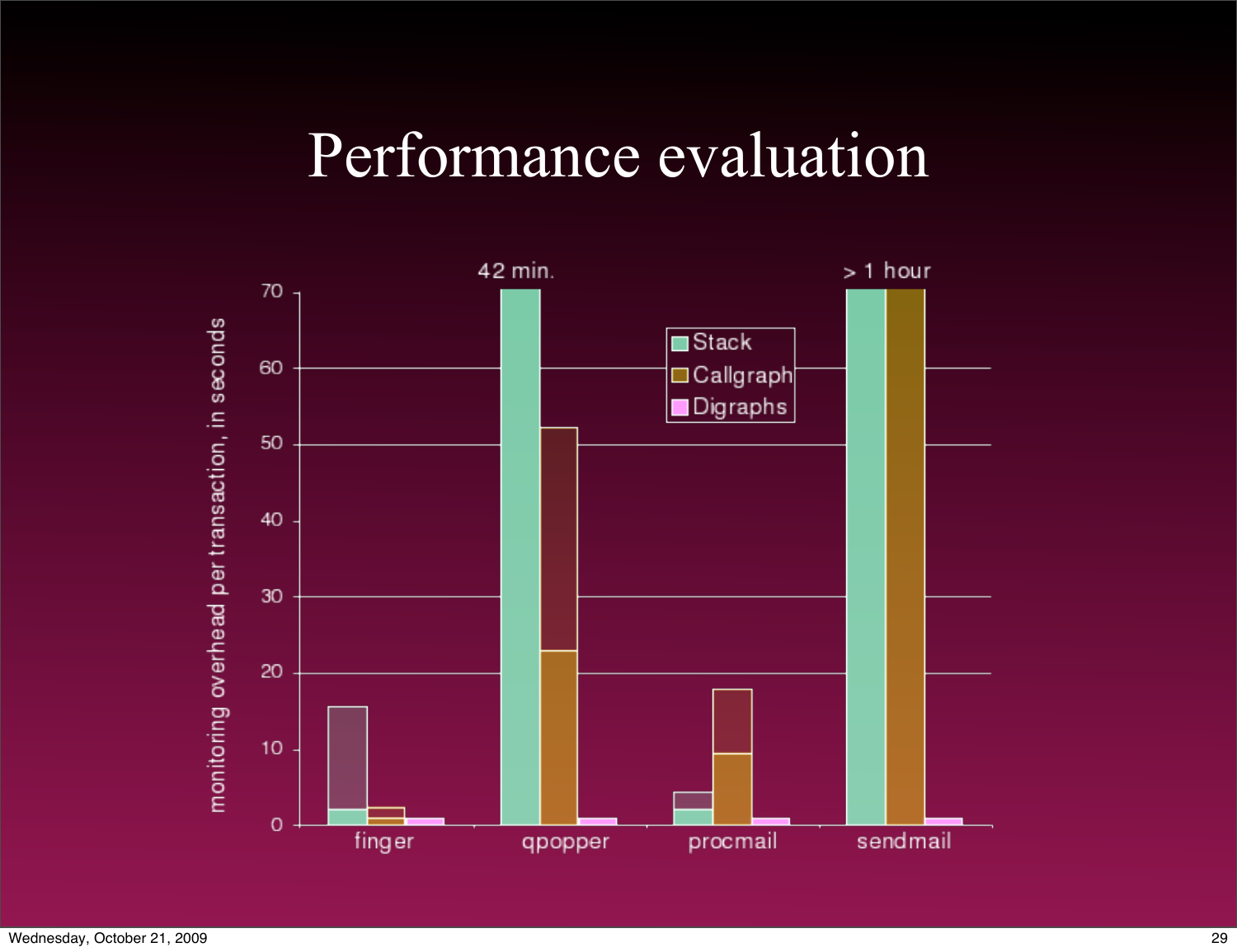## Performance evaluation [2]

- Transaction one use case (e.g. sending a mail)
- Pentium II 450MHz, Linux, IBM JIT
- Java implementation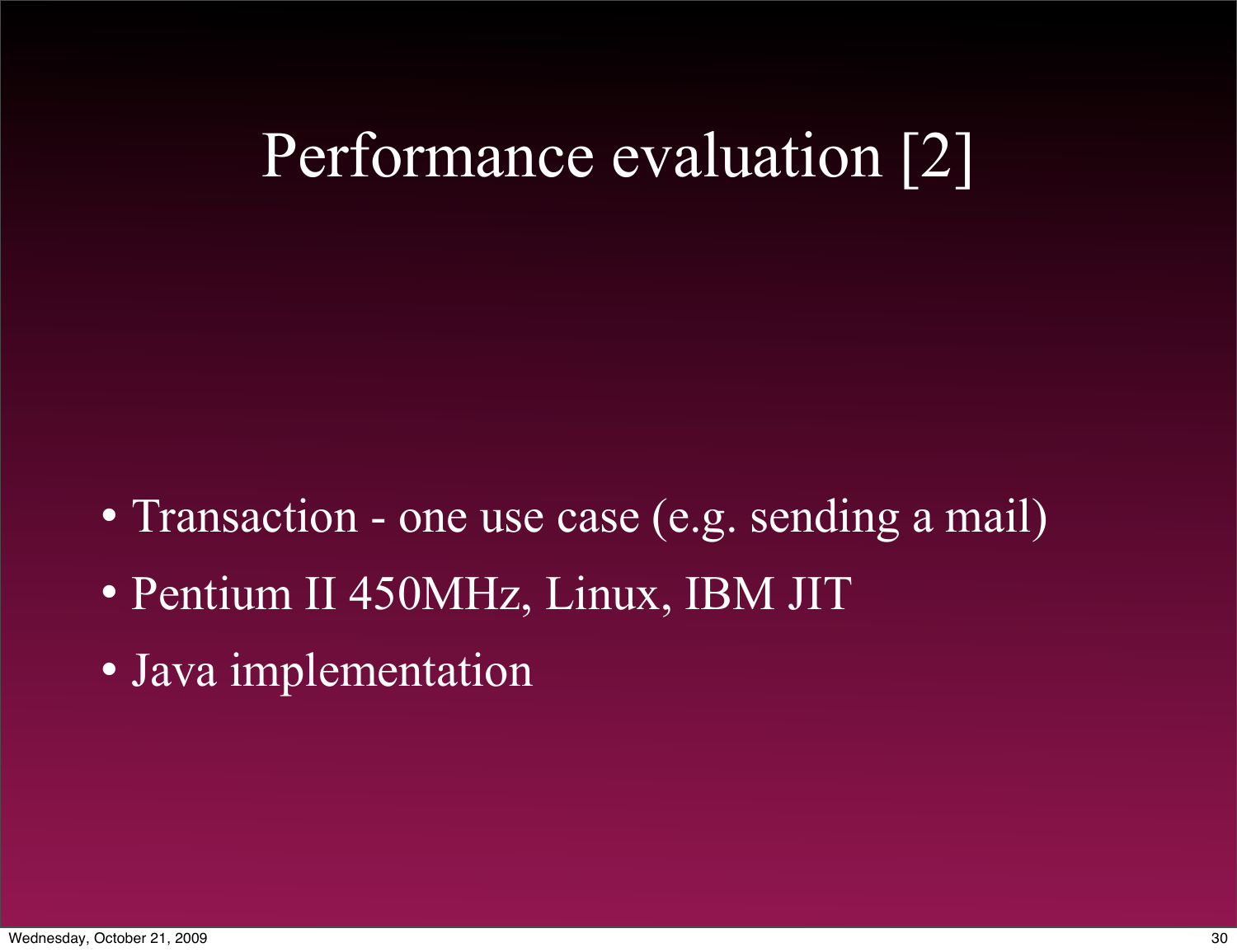## Precision evaluation

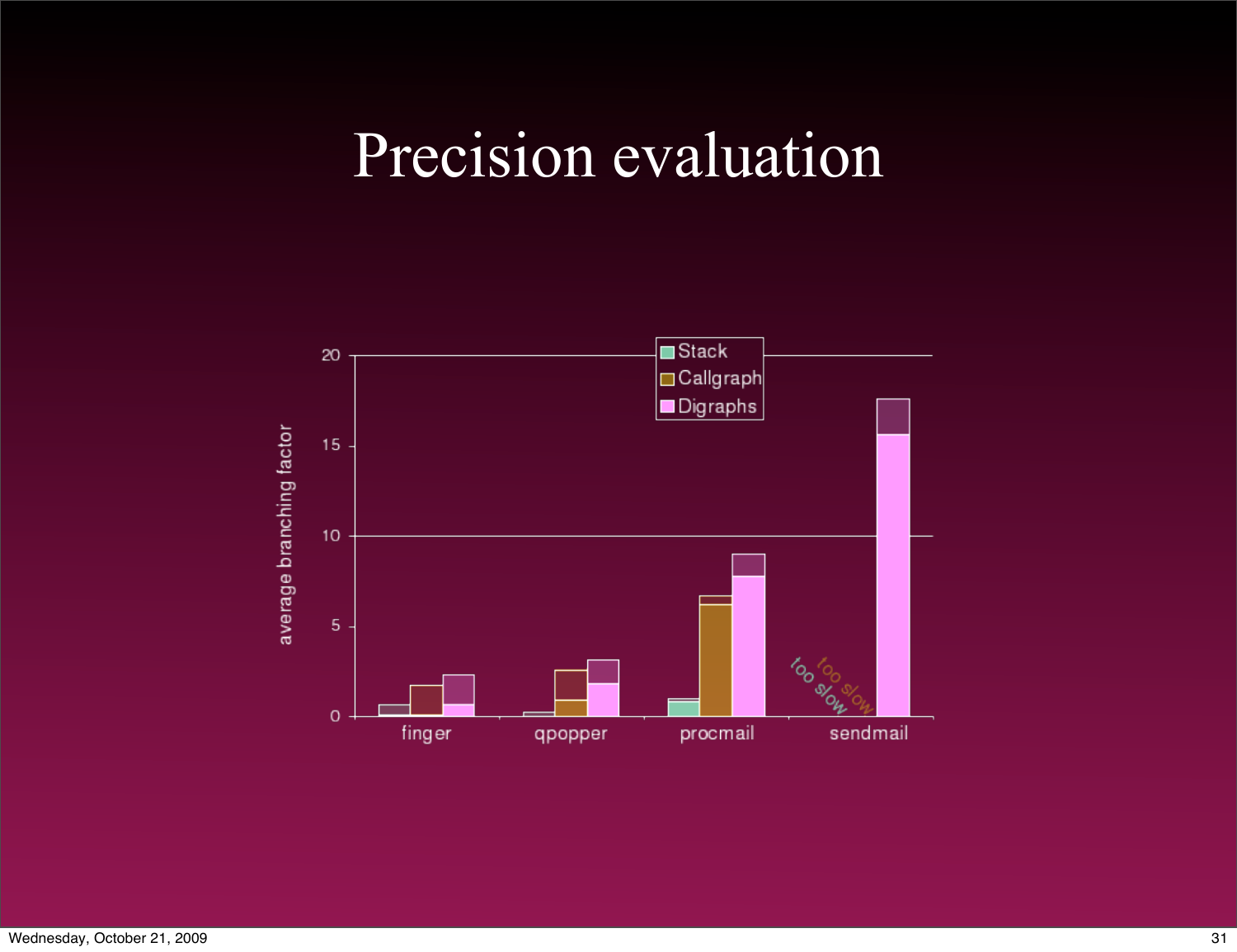## Precision evaluation [2]

• Branching factor = number of system calls that can be executed at any given time without triggering an alarm